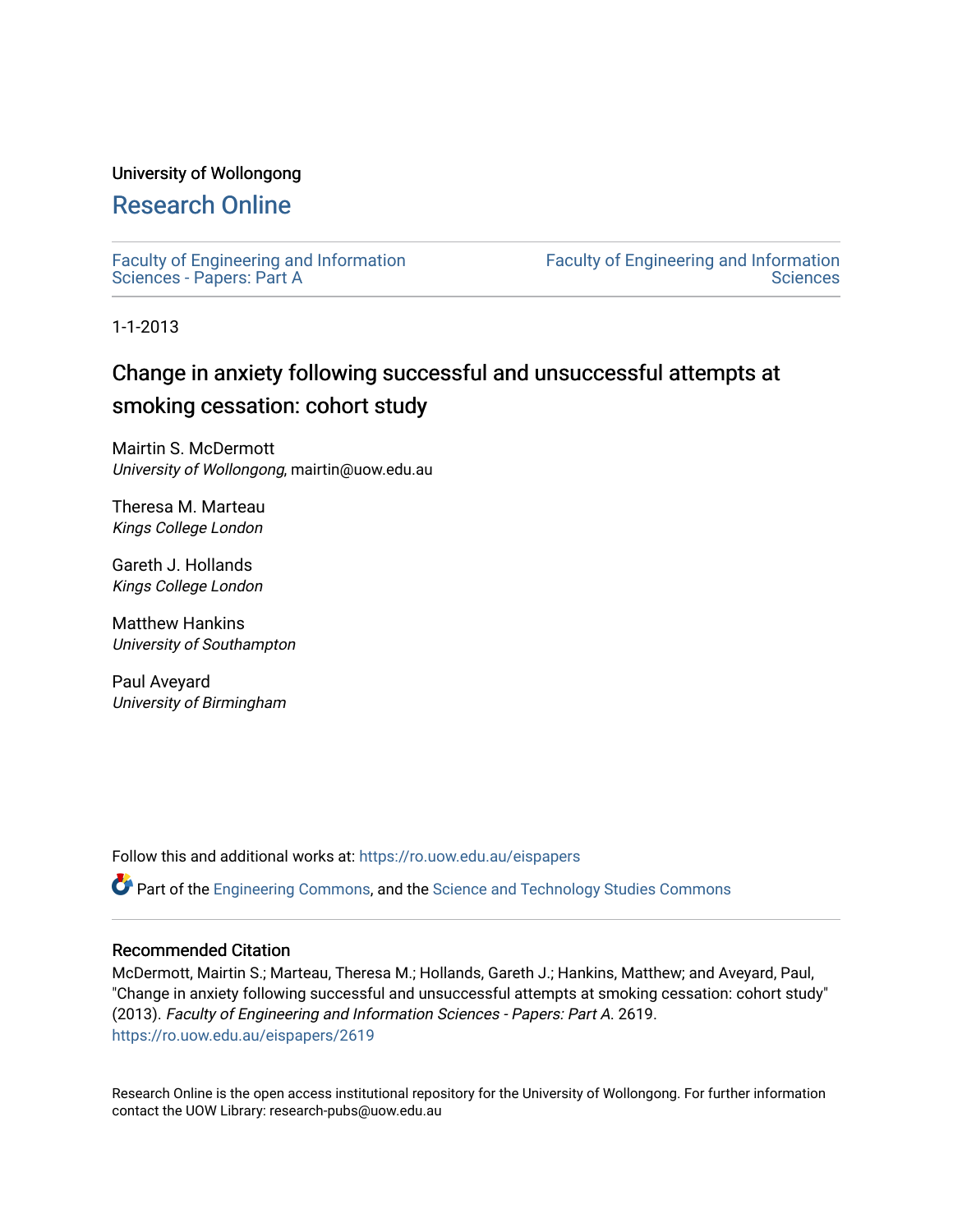# Change in anxiety following successful and unsuccessful attempts at smoking cessation: cohort study

# **Abstract**

Background Despite a lack of empirical evidence, many smokers and health professionals believe that tobacco smoking reduces anxiety, which may deter smoking cessation. Aims The study aim was to assess whether successful smoking cessation or relapse to smoking after a quit attempt are associated with changes in anxiety. Method A total of 491 smokers attending National Health Service smoking cessation clinics in England were followed up 6 months after enrolment in a trial of pharmacogenetic tailoring of nicotine replacement therapy (ISRCTN14352545). Results There was a points difference of 11.8 (95% CI 7.7-16.0) in anxiety score 6 months after cessation between people who relapsed to smoking and people who attained abstinence. This reflected a three-point increase in anxiety from baseline for participants who relapsed and a nine-point decrease for participants who abstained. The increase in anxiety in those who relapsed was largest for those with a current diagnosis of psychiatric disorder and whose main reason for smoking was to cope with stress. The decrease in anxiety on abstinence was larger for these groups also. Conclusions People who achieve abstinence experience a marked reduction in anxiety whereas those who fail to quit experience a modest increase in the long term. These data contradict the assumption that smoking is a stress reliever, but suggest that failure of a quit attempt may generate anxiety.

# Keywords

study, cohort, cessation, anxiety, smoking, change, attempts, unsuccessful, successful, following

## **Disciplines**

Engineering | Science and Technology Studies

# Publication Details

McDermott, M. S., Marteau, T. M., Hollands, G. J., Hankins, M. & Aveyard, P. (2013). Change in anxiety following successful and unsuccessful attempts at smoking cessation: cohort study. British Journal of Psychiatry, 202 (1), 62-67.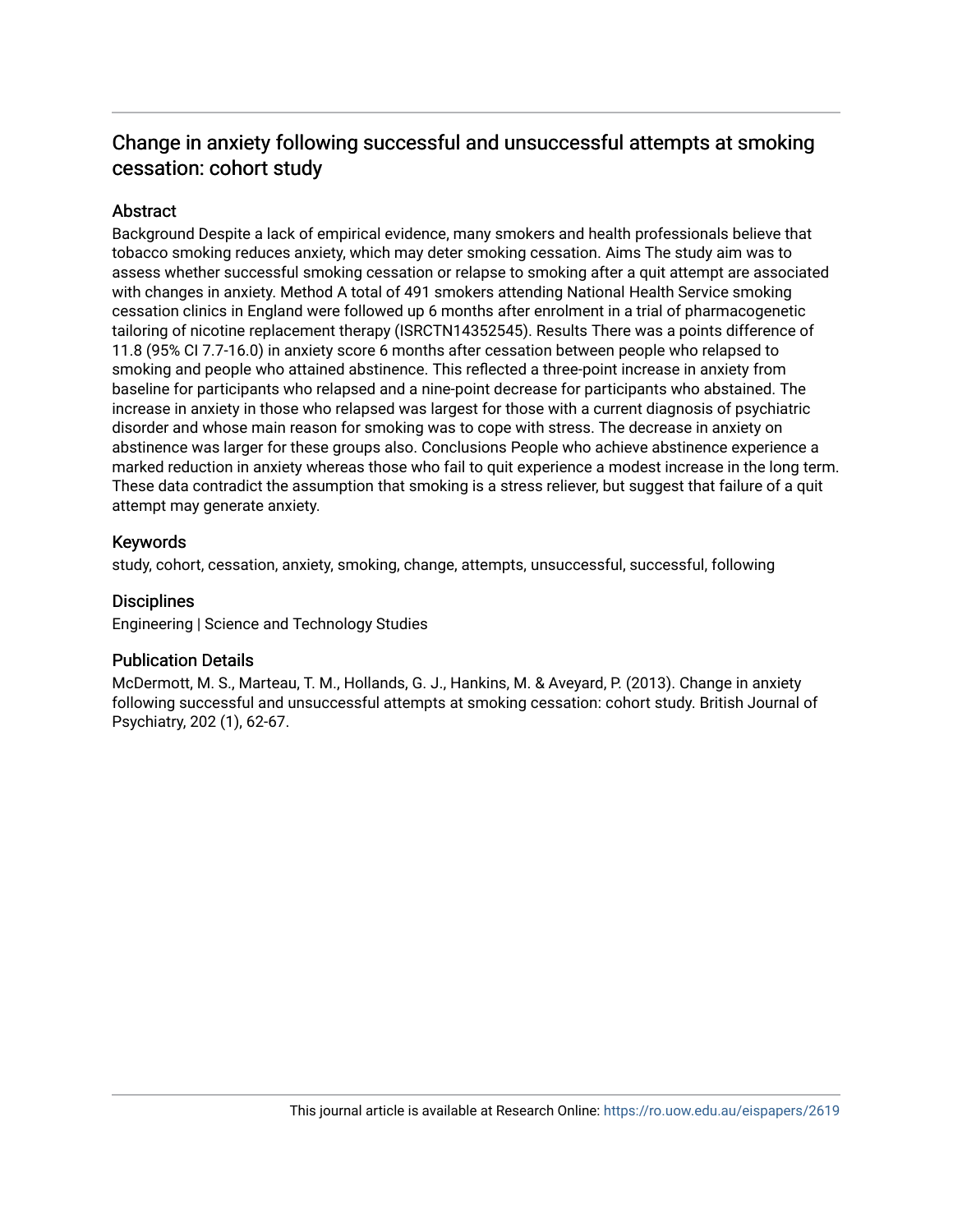## **Manuscript word count = 3288**

**N Tables = 2** 

**N Figures = 3** 

**Change in anxiety following successful and unsuccessful attempts at smoking cessation: a cohort study** 

**Máirtín S McDermott PhD<sup>1</sup> \* Theresa M Marteau PhD<sup>2</sup> Gareth J Hollands PhD<sup>3</sup> Matthew Hankins PhD<sup>4</sup> Paul Aveyard PhD<sup>5</sup>** 

<sup>1</sup> PhD Student, King's College London, Psychology Department (at Guy's), Health Psychology Section, 5<sup>th</sup> Floor Bermondsey Wing, Guy's Campus, London SE1 9RT, UK.

Email: mairtin.mcdermott@gmail.com

<sup>2</sup> Professor of Health Psychology, King's College London, Psychology Department (at Guy's), Health Psychology Section,  $5<sup>th</sup>$  Floor Bermondsey Wing, Guy's Campus, London SE1 9RT, UK.

<sup>3</sup> Honorary Research Fellow, King's College London, Psychology Department (at Guy's), Health Psychology Section, 5<sup>th</sup> Floor Bermondsey Wing, Guy's Campus, London SE1 9RT, UK.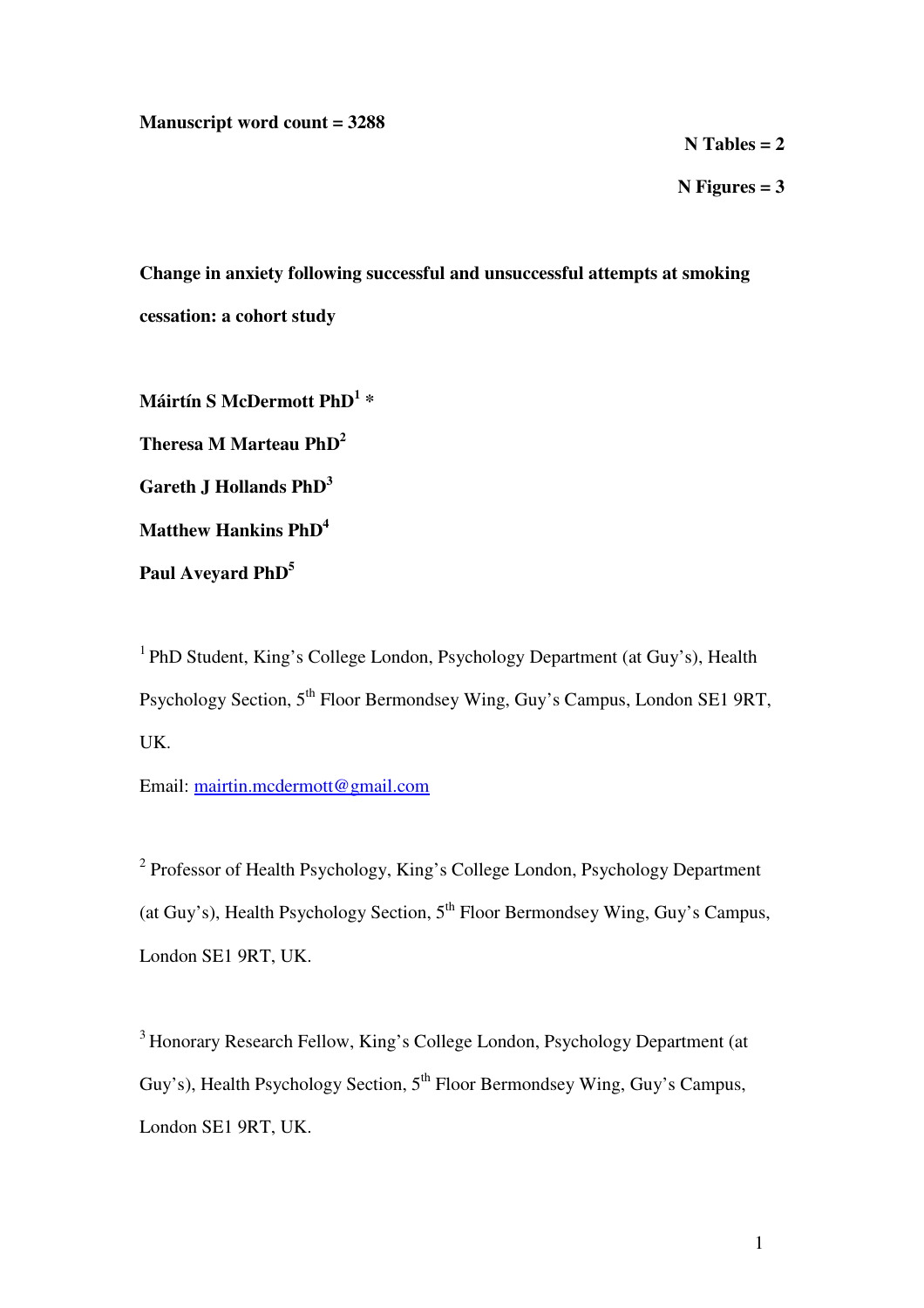<sup>4</sup> Senior Lecturer in Public Health, Faculty of Health Sciences, University of Southampton, SO17 1BJ, UK.

<sup>5</sup> Professor of Behavioural Medicine, Primary Care Clinical Sciences, The University of Birmingham, Edgbaston, B15 2TT, UK.

\* Corresponding author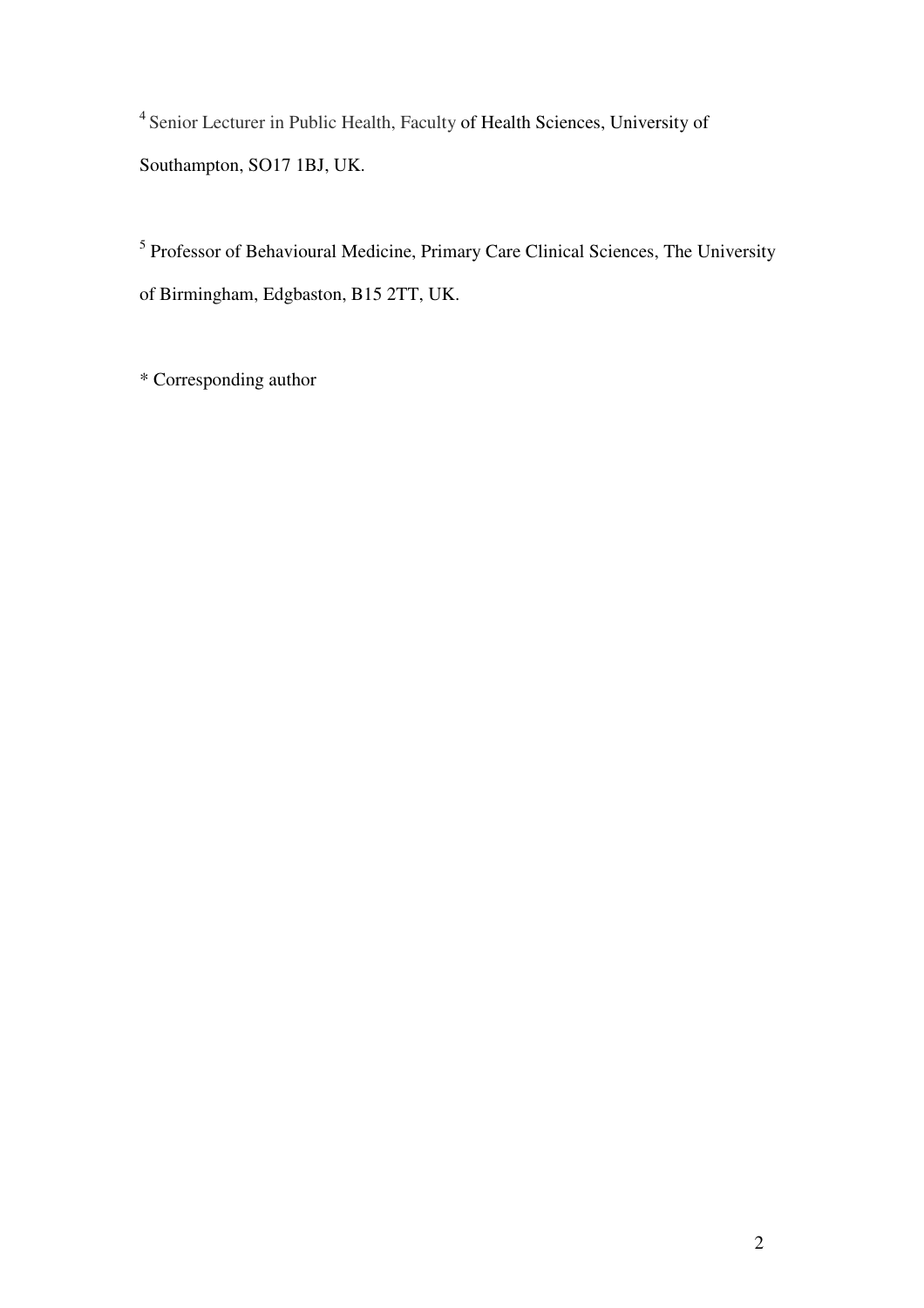#### **ABSTRACT**

#### **Background**

Despite a lack of empirical evidence many smokers and health professionals believe that tobacco smoking reduces anxiety, which may deter smoking cessation.

# **Aims**

The study aim was to assess whether successful smoking cessation or relapse to smoking after a quit attempt are associated with changes in anxiety.

## **Method**

A total of 491 smokers attending NHS smoking cessation clinics in England were followed up six months after enrolment in a trial of pharmacogenetic tailoring of nicotine replacement therapy.

## **Results**

There was an 11.8 (95% confidence intervals: 7.7 to 16.0) points difference in anxiety score six months after cessation between people who relapsed to smoking and people who attained abstinence. This reflected a three point increase in anxiety from baseline for relapsers and a nine point decrease for abstainers. The increase in anxiety in relapsers was largest for those who had a current diagnosis of psychiatric disorder at baseline and whose main reason for smoking was to cope with stress. The decrease in anxiety on abstinence was larger for these groups also.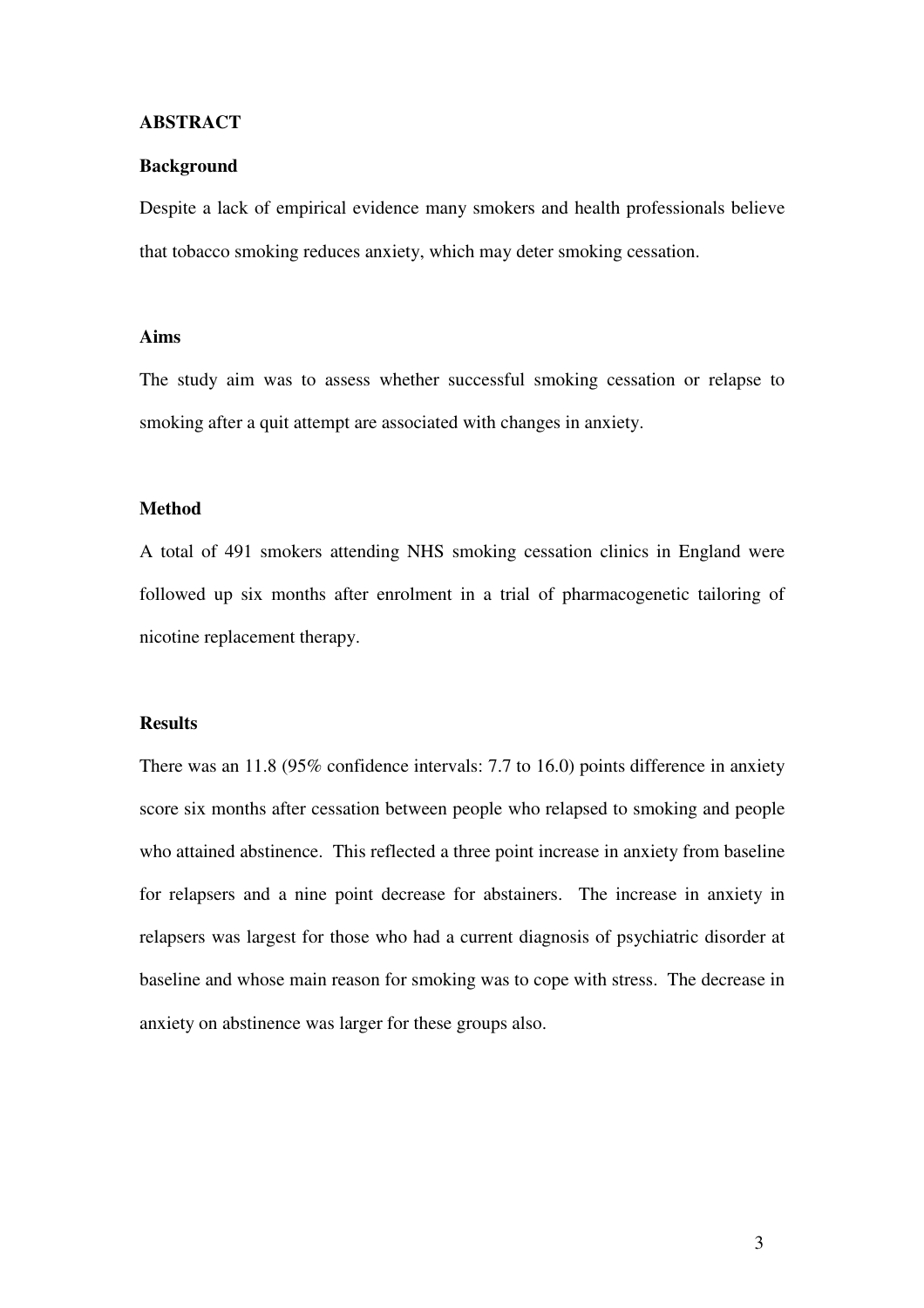# **Conclusions**

People who achieve abstinence experience a marked reduction in anxiety while those who fail to quit experience a modest increase in the long-term. These data contradict the assumption that smoking is a stress reliever, but suggest that failure of a quit attempt may generate anxiety.

# **Declaration of interest**

Paul Aveyard has done consultancy and research on smoking cessation for pharmaceutical companies.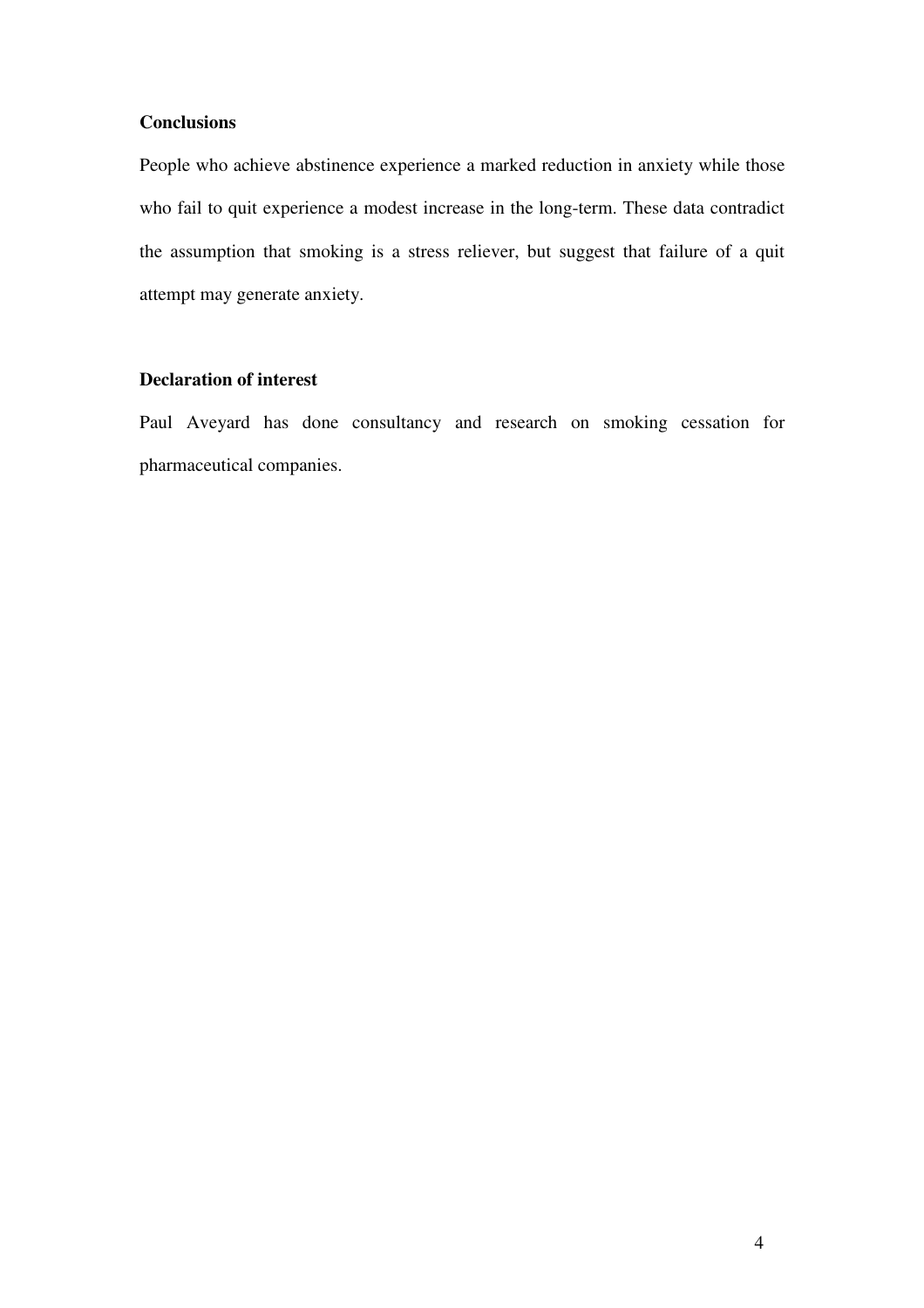#### **INTRODUCTION**

The belief that smoking alleviates anxiety, or stress as it is commonly known in the general population, (i.e. is anxiolytic) is highly pervasive. Almost half the smokers in England cite stress relief as one of the main reasons for smoking (1). This stands in contrast to the evidence from numerous laboratory studies that fail to detect mood enhancing effects of nicotine (2). Smoking appears not to reduce stress in smokers who are not nicotine deprived; instead, levels of stress in smokers after smoking are similar to those of non-smokers (3). It has been suggested, therefore, that the perceived beneficial effects of smoking upon stress are actually a misattribution of withdrawal relief (4, 5). There is further research to suggest that smoking may actually be a risk factor for the development of anxiety-related disorders (6). Findings such as these suggest that smoking may actually *cause* stress, whilst fostering the impression in smokers that it alleviates stress, due to nicotine's ability to quickly reverse the symptoms of withdrawal (7). The belief that smoking relieves stress serves as a major barrier for smokers to quit (8), and for health professionals to recommend quitting. Health professionals also believe that smoking is anxiolytic and that smoking cessation worsens mood (9, 10). This belief is particularly detrimental to those with psychiatric disorders, who are less likely than other smokers to be offered cessation advice and support (11), despite having a life expectancy around 20 years lower than people without such a disorder. Much of this loss is attributed to cigarette smoking (12), which is more prevalent in this group (13).

Although it is well documented that anxiety tends to increase in the first few days of a quit attempt due to withdrawal from nicotine (14), it remains unclear what happens in the longer term once the initial withdrawal phase has ended (normally after 2-4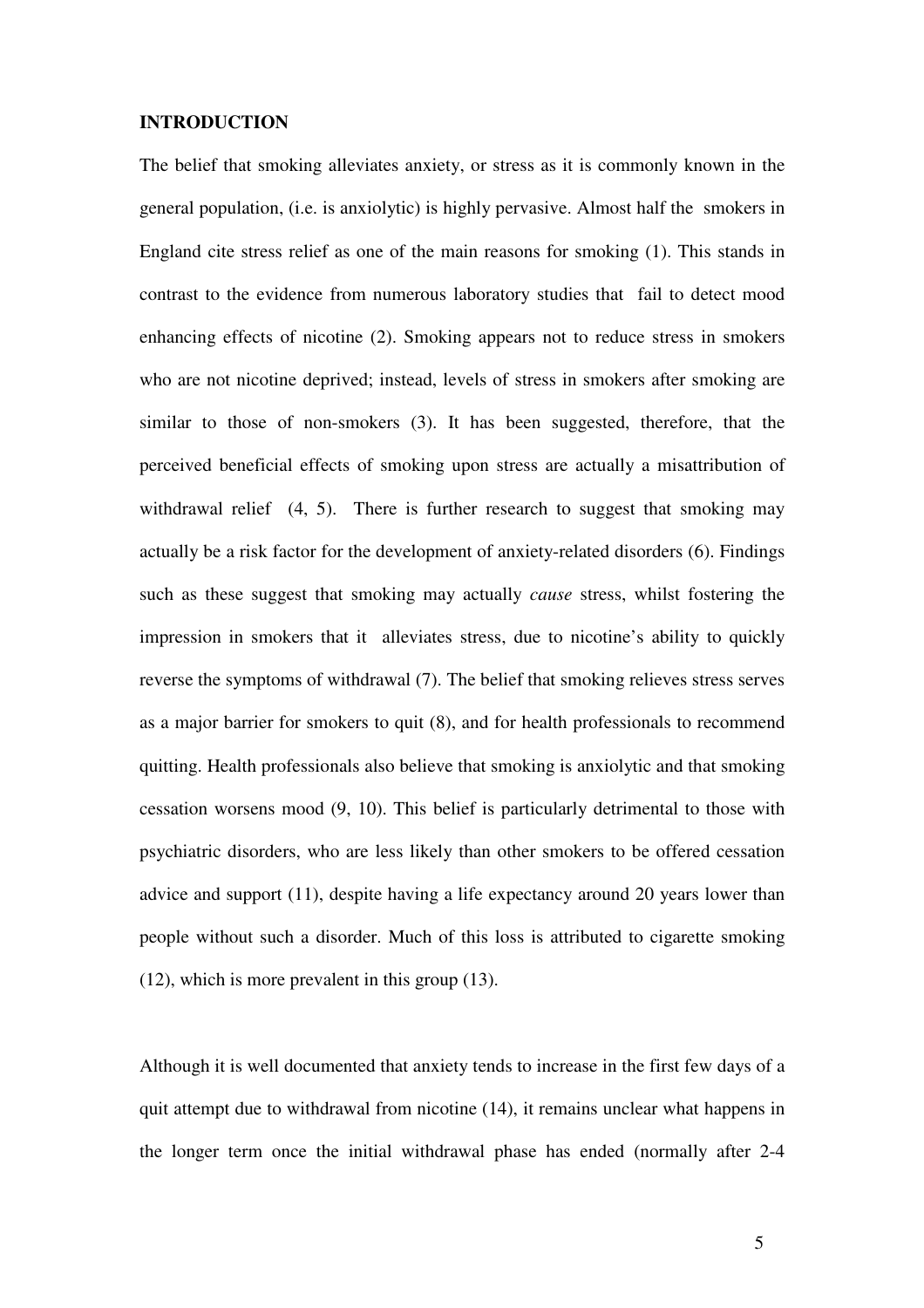weeks) (14). Two studies report associations between prolonged abstinence and reduced stress (7, 15). These are limited, however, by small sample sizes, lack of sample representativeness and lack of validated measures of anxiety. Evidence in populations with psychiatric disorders is even more limited, although indirect evidence refutes assertions of a negative impact. A systematic review of enforced smoking bans in inpatient psychiatric settings found no evidence of increased aggression, use of seclusion, discharge against medical advice or increased use of asneeded medication following the ban (16), although the review did not record whether inpatients actually stopped smoking or not.

The current paper aims to build on these findings using more rigorous methods. The sample for the current study is drawn from general population smokers and uses validated measures of key outcomes (anxiety and smoking status) and hypothesized moderators (current diagnosis of psychiatric disorder and motivation to smoke for coping as opposed to pleasure). Furthermore, the study represents, to our knowledge, the first assessment of the effect of quitting smoking on anxiety amongst those with a current mental disorder and the first investigation into the long-term consequences of failing to quit smoking on mental health. This is important because most people who try to quit smoking fail to achieve abstinence on any single quit attempt and require multiple attempts. If failed attempts were harmful to mental well-being, there would be even more imperative to ensure that the chances of success were maximised with available effective interventions. A recent study of people with a history of clinical depression reported that both depression and anxiety scores deteriorated in a quit attempt following relapse to smoking (17). This may suggest a concern, but the follow up was less than 3 months and most results were not statistically significant.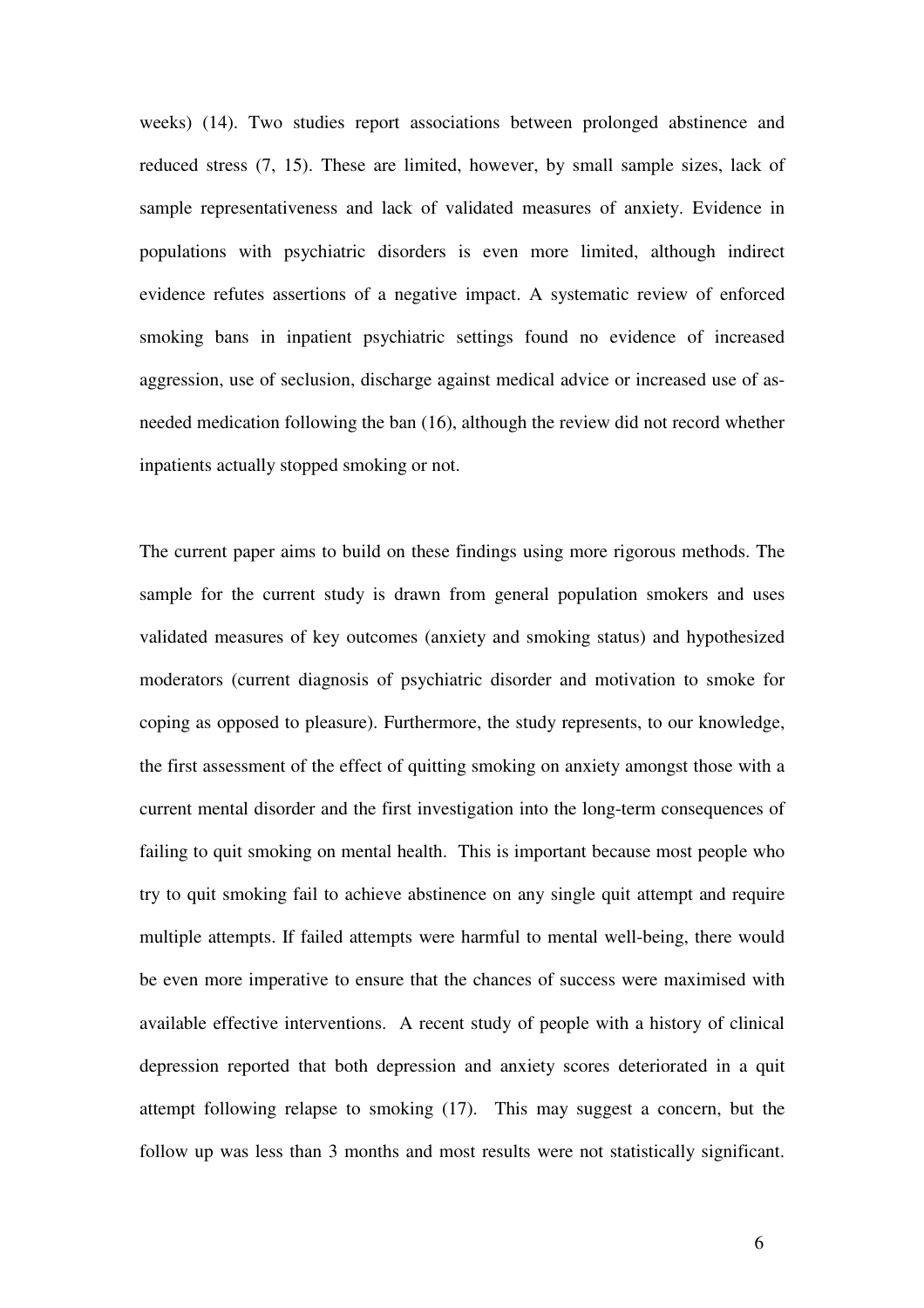The data are therefore inconclusive. The primary aim of this study is to assess changes in smokers' anxiety following a quit attempt in those that succeeded in remaining abstinent (abstainers) and those that relapsed (relapsers). We also examine whether the changes associated with abstinence are modified by the presence of a current diagnosis of psychiatric disorder and by whether smoking for stress relief was a prime motive for smoking.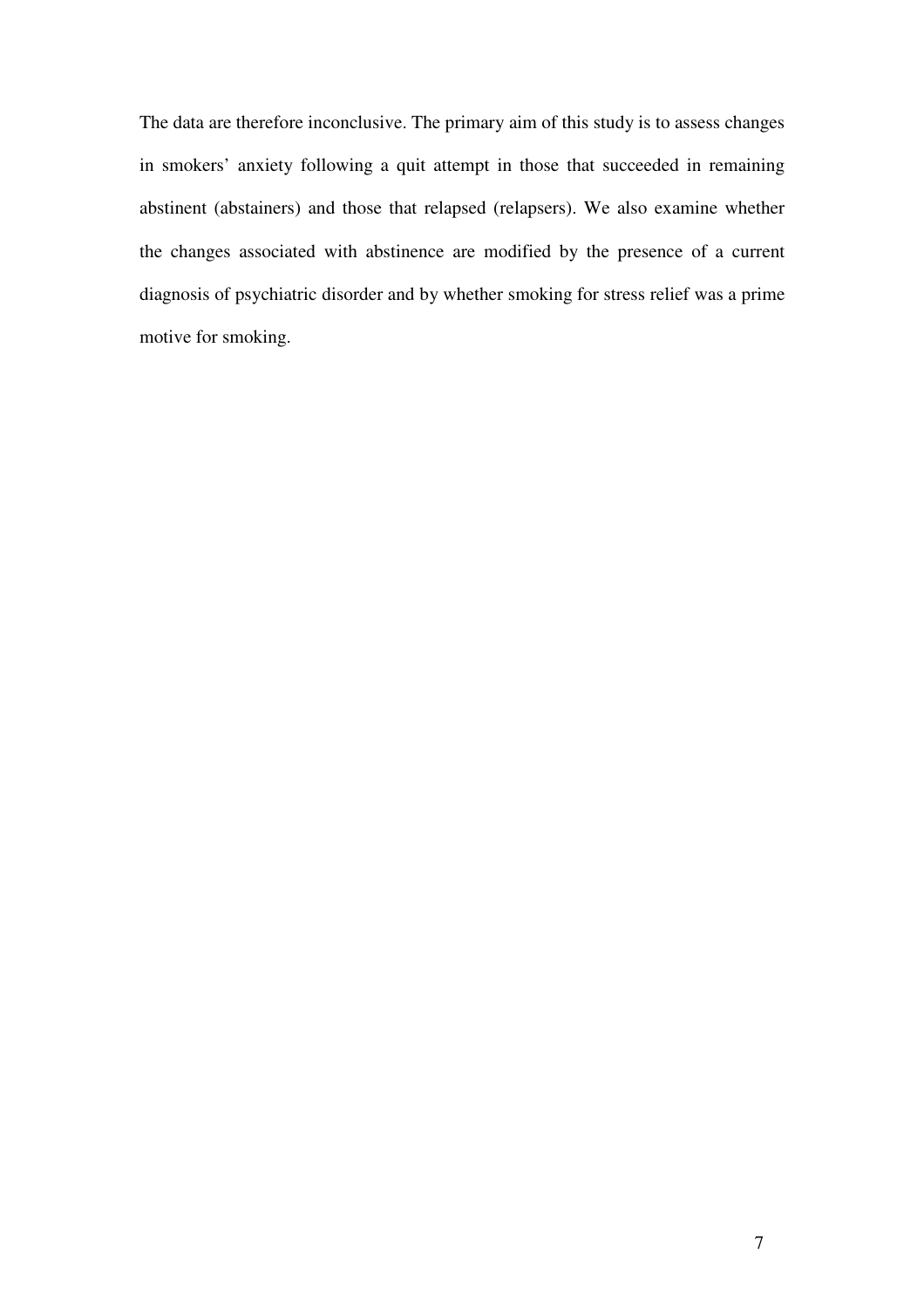#### **METHODS**

#### **Study design**

Prospective cohort study involving secondary analysis of data from a smoking cessation trial (details of the trial are published elsewhere (18) (19)). Ethical approval for the trial was granted (Hertfordshire 1 Research Ethics Committee, reference 06/Q0201/21) and the local primary care trusts in Birmingham and Bristol gave approval for the interventions. Additionally, the Medicine and Healthcare Products Regulatory Authority gave approval (MHRA ref: 24570/0002/001-0001).

## **Recruitment**

Participants were recruited from the practices of 29 primary care physicians in two English cities to participate in an open label, parallel group, randomized controlled trial conducted in primary care. Participants smoking at least 10 cigarettes a day, who wanted to quit and were 18 years or older were eligible for inclusion. Potentially eligible participants were identified from practice registers and mailed a letter from their primary care physician expressing concern about their smoking and offering assistance to quit, with an invitation to participate in the trial. Informed written consent was obtained from all participants involved in the study. A total of 633 agreed to participate in the trial and were randomized, of whom 491 provided data at both baseline and six months for the measure of state anxiety. Recruitment began in June 2007 and all data collection was completed by September 2009.

# **Interventions**

The trial took place in United Kingdom National Health Service (NHS) smoking cessation clinics based in primary care. These provide a combination of behavioural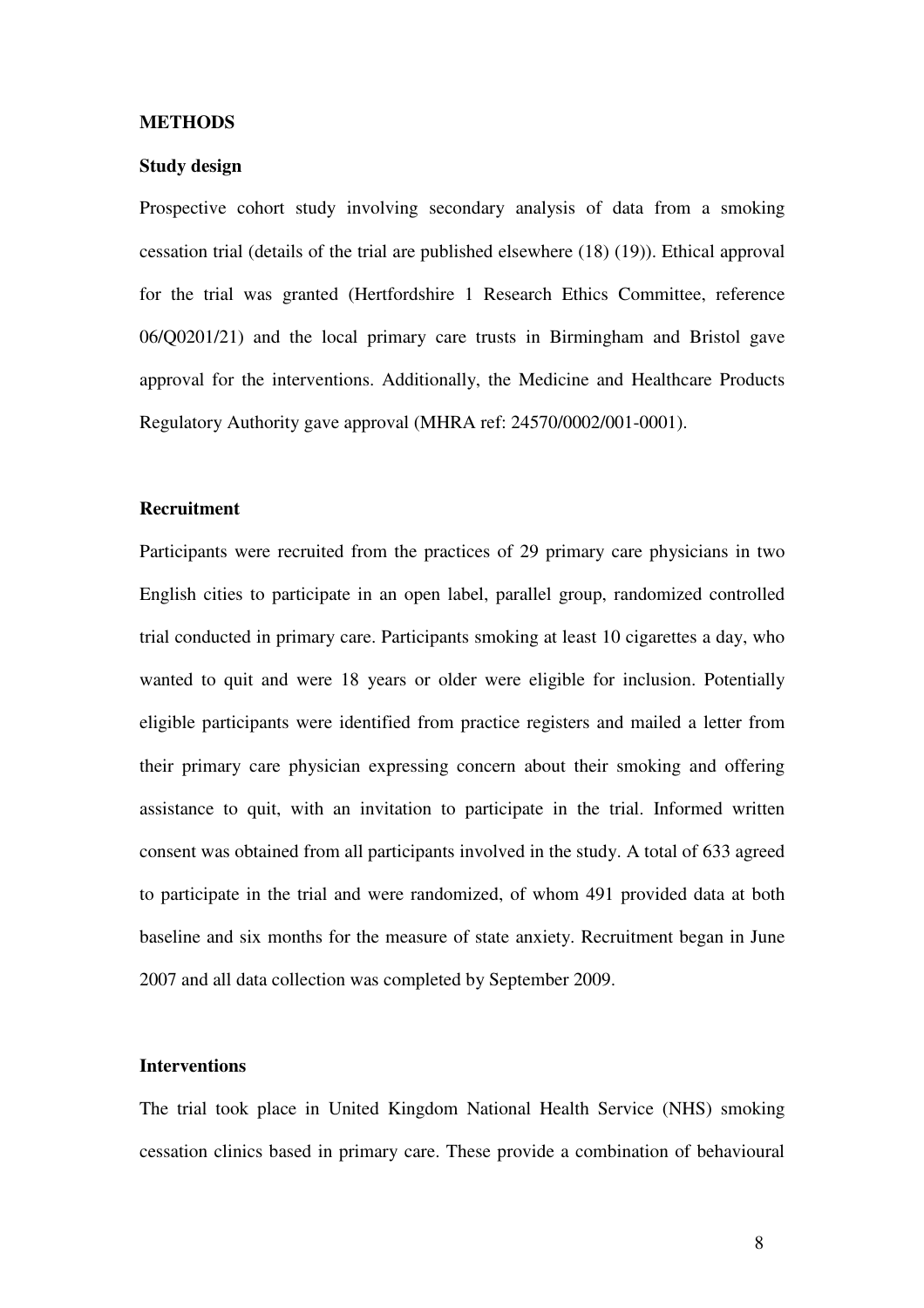support, education and pharmacotherapy to assist smokers to quit. All participants were prescribed a nicotine patch with the dose based on heaviness of smoking. Those who smoked 15 or more cigarettes a day were prescribed 21mg patches and those smoking 10-14 cigarettes a day were prescribed 14mg patches. In addition, participants were randomized to receive an additional oral NRT dose, based either on their genotype (genotype arm) or nicotine dependence (phenotype arm), either of 6mg or 12mg a day.

#### **Procedure**

Participants attended eight weekly clinic appointments with a research nurse. In the first clinic session participants completed baseline measures –including anxiety. Participants started their quit attempts either immediately following the third clinic visit or the following morning. At this appointment the rationale for participants' additional oral NRT doses, based on the group to which they had been randomized, was given. All participants were contacted six months following their quit dates, either by telephone or by post. Follow-up questionnaires were completed and, in those indicating continued abstinence, a salivary sample was requested by post and subsequently analysed for cotinine.

#### **Measures**

Anxiety: Anxiety was measured using the six-item short-form of the state scale of the Spielberger State-Trait Anxiety Inventory (STAI-6 (20)). This measure has high internal reliability ( $\alpha$ =.89 and .75 for T1 and T3 respectively) and is a validated short form of the original 20-item state scale of the STAI (21, 22). Scores range from 20 to 80 with a population norm of 35.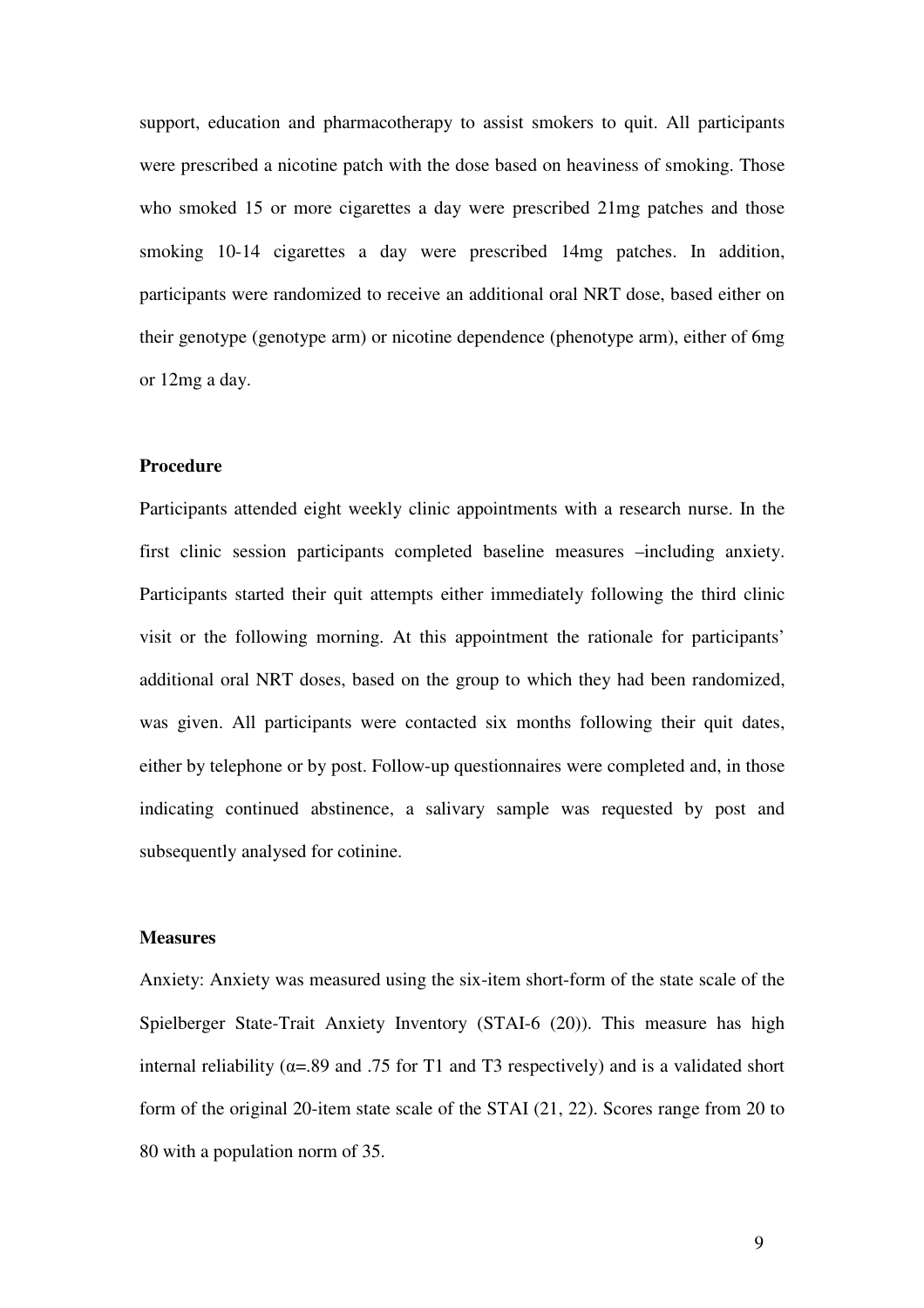Smoking status: Prolonged abstinence from smoking at six months, defined as sustained abstinence after an initial two week grace period, was assessed using selfreported behaviour with biochemical validation as recommended for clinical trials (23). Participants were considered to be prolonged abstinent if they reported that they had smoked no more than five cigarettes since the start of the abstinence period, and had a salivary cotinine level of less than 15ng/ml. Initial abstinence from smoking at four weeks was assessed as per usual clinic practice after quit date with self-reports of abstinence validated by expired-breath carbon monoxide (CO) reading assessed using a Bedfont Smokerlyzer (Rochester, UK). Participants were considered to be abstinent if they reported not smoking a single puff during the previous week and had a CO reading of ≤9 parts-per-million and all others considered as relapsers. In each case, non-responders or invalidated self-reports of behaviour were counted as smoking.

Motives for smoking: Motives for smoking were assessed at baseline by responses to a single item 'Do you smoke mainly for pleasure or because it helps you to cope?' Participants were asked for one of three possible responses 'mainly for pleasure', 'mainly to cope' or 'about equal'. Those reporting smoking primarily for pleasure have been found to be significantly more likely to achieve abstinence than those reporting smoking primarily to cope (24).

Current diagnosis of psychiatric disorder: At baseline, participants were asked to report current medical history, including psychiatric disorders. If in doubt, these data were confirmed with the medical record held by the patient's primary care physician.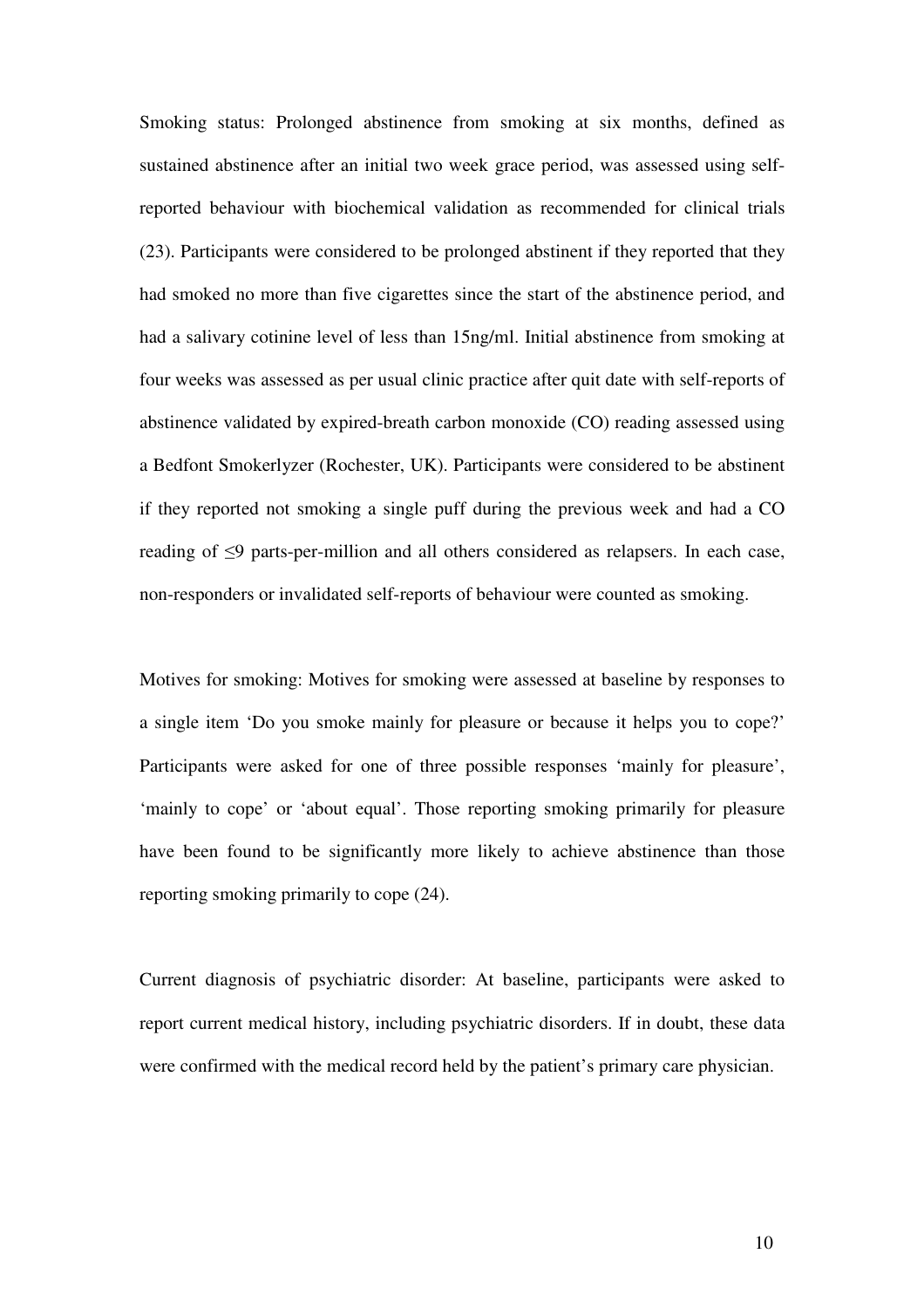In addition, baseline data were collected on demographic characteristics (age, gender, ethnicity, socioeconomic status (assessed using educational qualifications) and nicotine dependence (assessed using the Fagerström Test for Nicotine Dependence (FTND (25)).

#### **Statistical analyses**

We used linear regression to examine anxiety at follow up in relation to smoking status, classified as relapsers and abstainers. Baseline STAI-6 (anxiety) score was mean-centred. For ease of interpretation, the anxiety score at follow up was centred on the baseline mean so that regression coefficients represented the change in anxiety score. All other continuous variables were mean-centred and all categorical variables entered as dummy-coded variables. We conducted complete-case analyses as rates of missing data were low (see Table 1).

In the initial model, only abstinence status and baseline anxiety score were entered. Thereafter, potential confounders were added; age, gender, ethnic group. In addition, variables that appeared unbalanced between abstainers and relapsers were also included; namely cigarettes per day, nicotine dependence score, trial arm, and dose of NRT used. We compared anxiety change score in relapsers and abstainers (adjusted only for baseline rating) with the fully adjusted estimates by calculating the latter using the mean of the various other covariates.

We examined whether having a current diagnosis of psychiatric disorder or motive for smoking modified the association between abstinence and change in anxiety score. To do so, we added both a term representing the presence of a current diagnosis of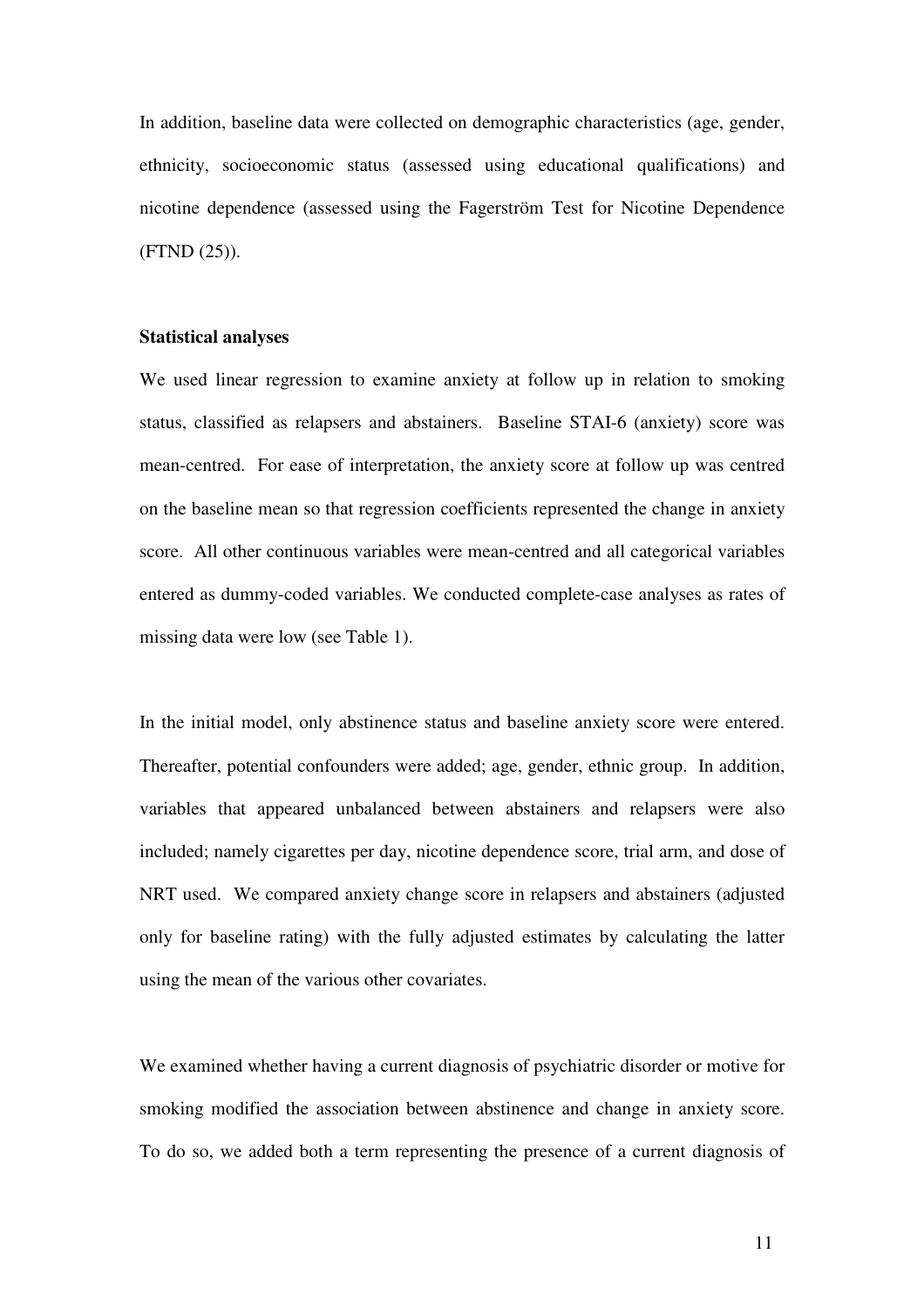psychiatric disorder (for example) and its multiplicative interaction with abstinence and reported the F test for this step. Each term tests whether the change in anxiety differs from all other relapsers and abstainers.

People with a clinical diagnosis of anxiety disorder typically have a score of 50 or higher on the original 20-item state scale of the STAI (26). In order to create scores comparable with the larger scale, participants' raw scores on the STAI-6 (range = 6- 24) were divided by 6 and multiplied by 20. Participants with scores  $\geq 50$  were classified as having high anxiety and the likelihood of being in the high anxiety group at follow up, conditional upon baseline group status was computed using conditional logistic regression.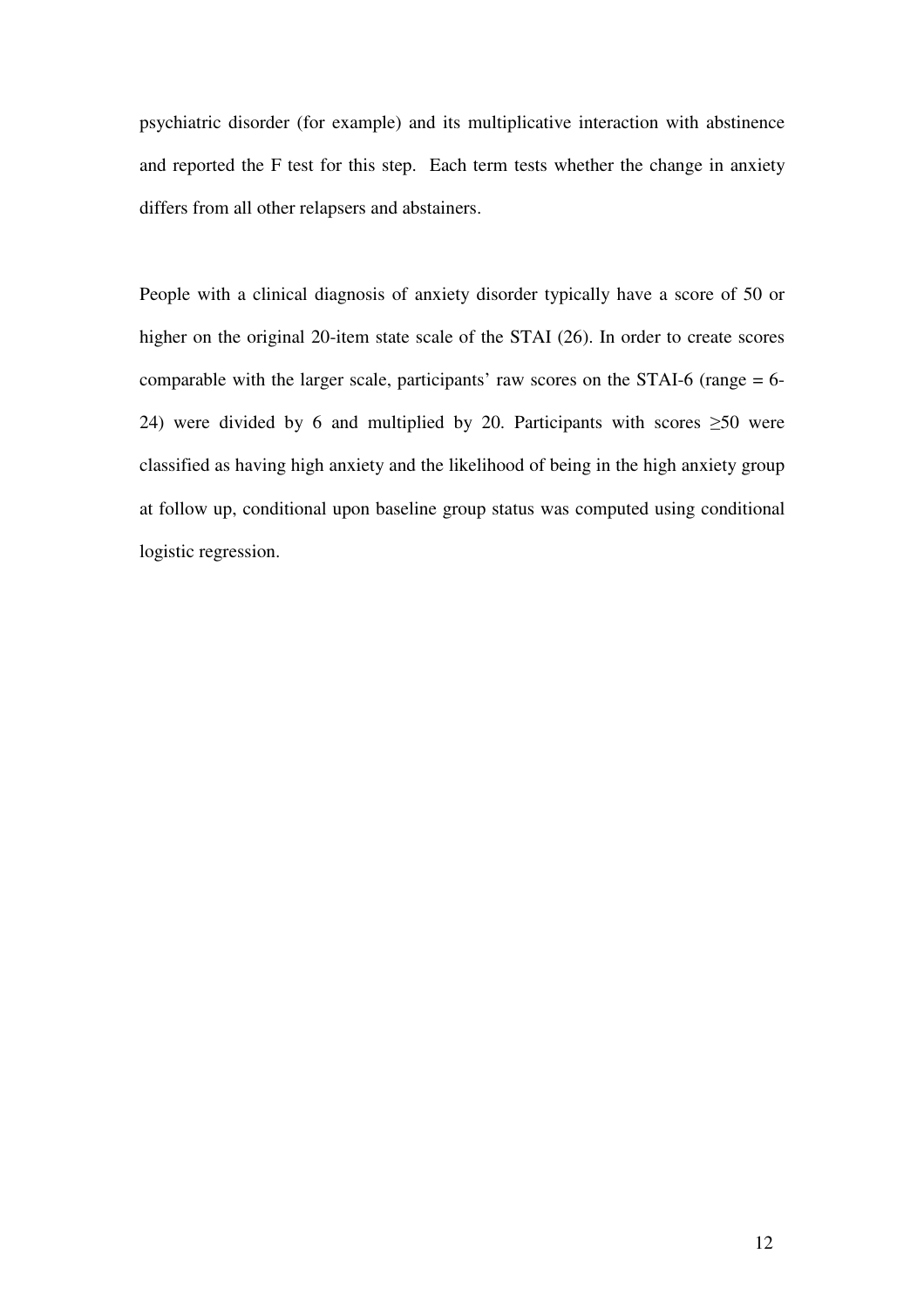#### **RESULTS**

#### **Participant characteristics**

We followed up 491/633 trial participants (77.8%) at six months. There was no difference in baseline anxiety between those who were and those who were not followed at six months (responders mean  $=$  38.0 (SD=12.5); non-responders mean  $=$ 39.4 (SD=13.5), *t*(612)=1.09, p=0.28).

The participants were typical of smokers attending smoking cessation clinics (Table 1). Fourteen percent (n=68/491) were verified as prolonged abstinent at six months. Fifteen percent of abstainers (n=10/68) and twenty-two percent of continuing smokers (n=96/423) reported a current diagnosis of psychiatric disorder, with mood disorders being most common (Table 1). Mean baseline anxiety was within the normal range for subsequent abstainers and smokers, respectively.

## **INSERT TABLE 1 HERE**

## **Association between change in anxiety and abstinence status**

Adjusted for baseline STAI score, there was a significant difference of 12.3 (8.2 to 16.5) points in the STAI score between people who relapsed to smoking and those achieving prolonged abstinence. On further adjustment for age, dependence, cigarette consumption, and trial arm this difference was similar at 11.8 (7.7 to 16.0) points. This equated to an increase of about 3 points for those who did not achieve abstinence and a decrease of 9 points for those who did (both coefficients were individually statistically significant) (Figure 1).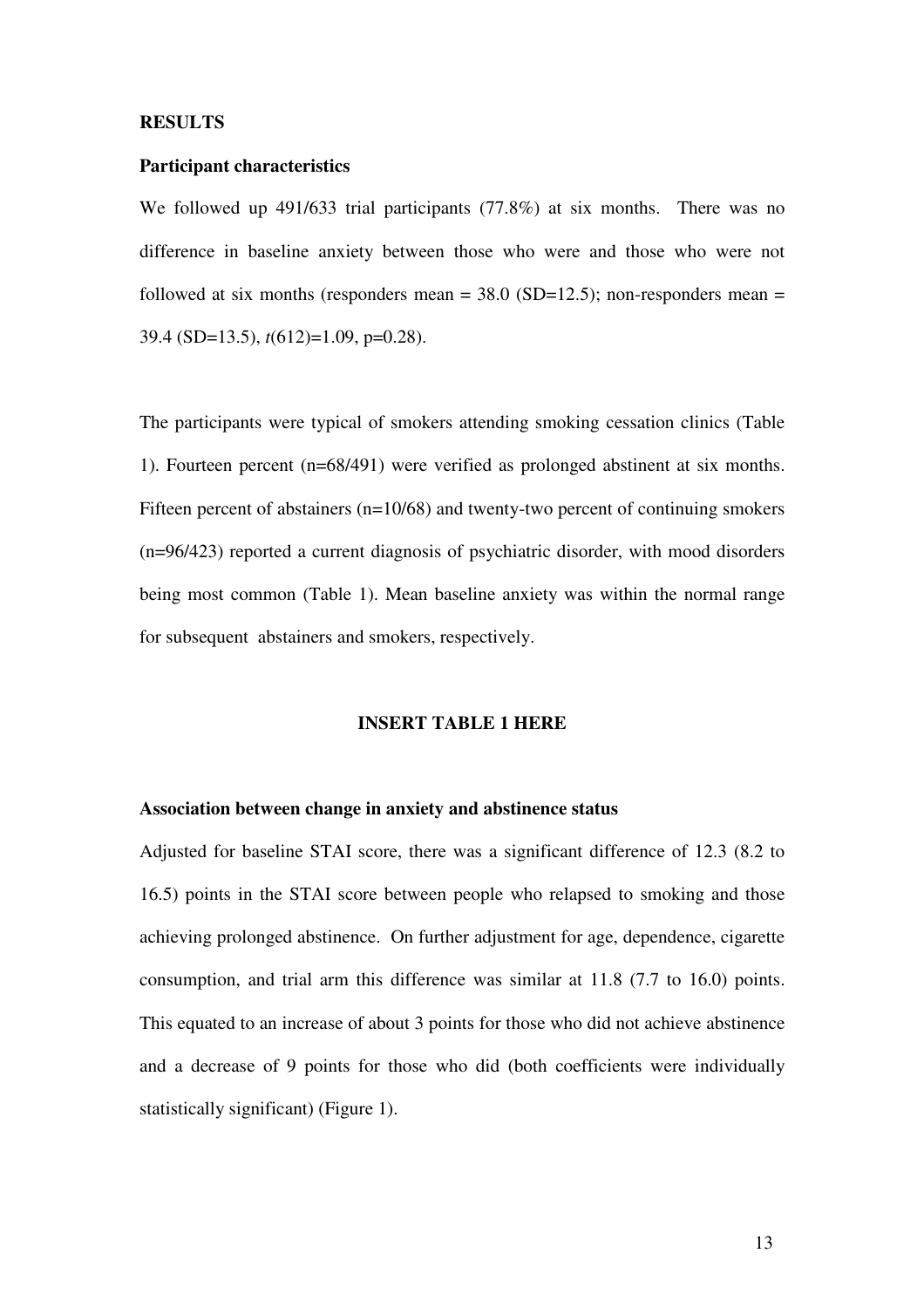There was reasonably strong evidence that adding terms that allowed the change in anxiety to depend upon the presence or absence of a current diagnosis of psychiatric disorder significantly improved the fit of the model (Table 2). The increase in anxiety in people without a current diagnosis was small (2 points, Figure 2) but greater among those with a current diagnosis of psychiatric disorder (7 points). The difference between these two groups was statistically significant (Table 2). Although the improvement in anxiety was greater among people with a current diagnosis of psychiatric disorder at baseline, this was not significant (p=0.19).

Change in anxiety was modified by motives for smoking, with the model fit improving significantly (Table 2). In people who relapsed, those smoking for enjoyment had no change in anxiety. Those who smoked either partly or mainly to cope had increases in anxiety (Figure 3). Likewise, the decrease in anxiety in those smoking to cope was larger than for the other two groups.

#### **INSERT TABLE 2 HERE**

#### **Sensitivity analysis**

The increase in anxiety upon relapse was somewhat unexpected, so we checked whether it might be a due to the participant having to declare relapse to researchers who had provided clinical treatment to assist cessation. We split relapsers into those who had failed during clinical treatment and therefore had already reported this to the research team and relapsers who returned to smoking after the end of treatment and were reporting relapse for the first time at six month follow up. Late relapsers reported a small, non-significantly lower rise in anxiety at 1.6 (-4.7 to 1.5) points.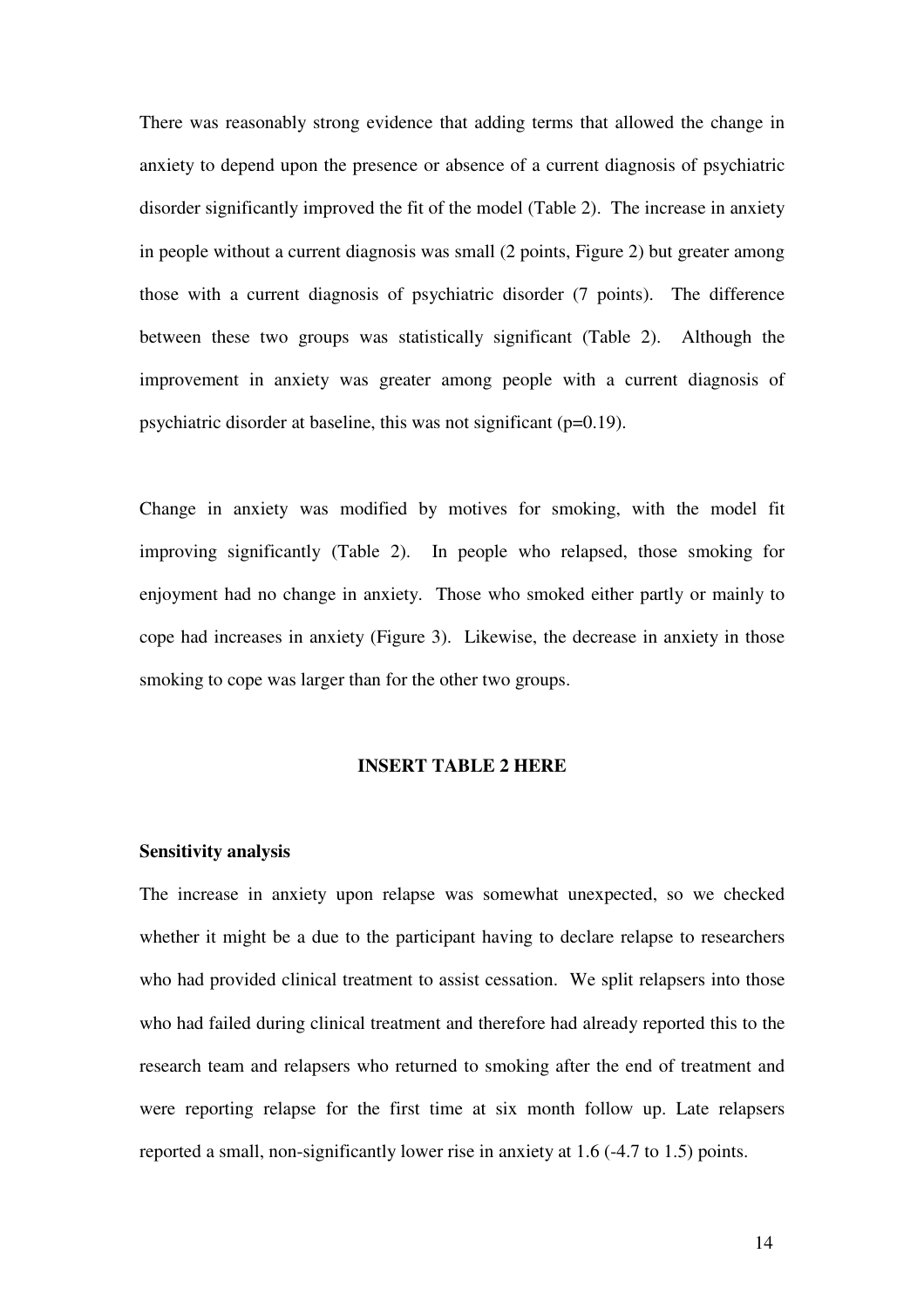#### **Association between abstinence and case of anxiety disorder**

At baseline 22.4% of participants were in the high anxiety group and at six months follow-up this had risen to 28.2%. People who would achieve prolonged abstinence were less likely to be in the high anxiety group at baseline, with only 14.7% meeting the definition, whereas 23.7% of people who would fail to quit were in the group. At follow up, the proportion of those in the high anxiety group among abstinent participants had fallen from 14.7% to 10.3%, whereas among continuing smokers it had risen from 23.7% to 31.0%. Considering the pairing, the odds ratio (OR) for being in the high anxiety group at six months among abstinent smokers was 0.63 (0.20, 1.91), whereas for relapsed smokers it was 1.58 (1.12, 2.24). The *p* value for the interaction between time and abstinence was 0.009. Three-way interactions between time, abstinence, and the presence of a current diagnosis of psychiatric disorder or smoking to cope failed to converge on a solution because of sparse data.

# **INSERT FIGURE 1 HERE INSERT FIGURE 2 HERE INSERT FIGURE 3 HERE**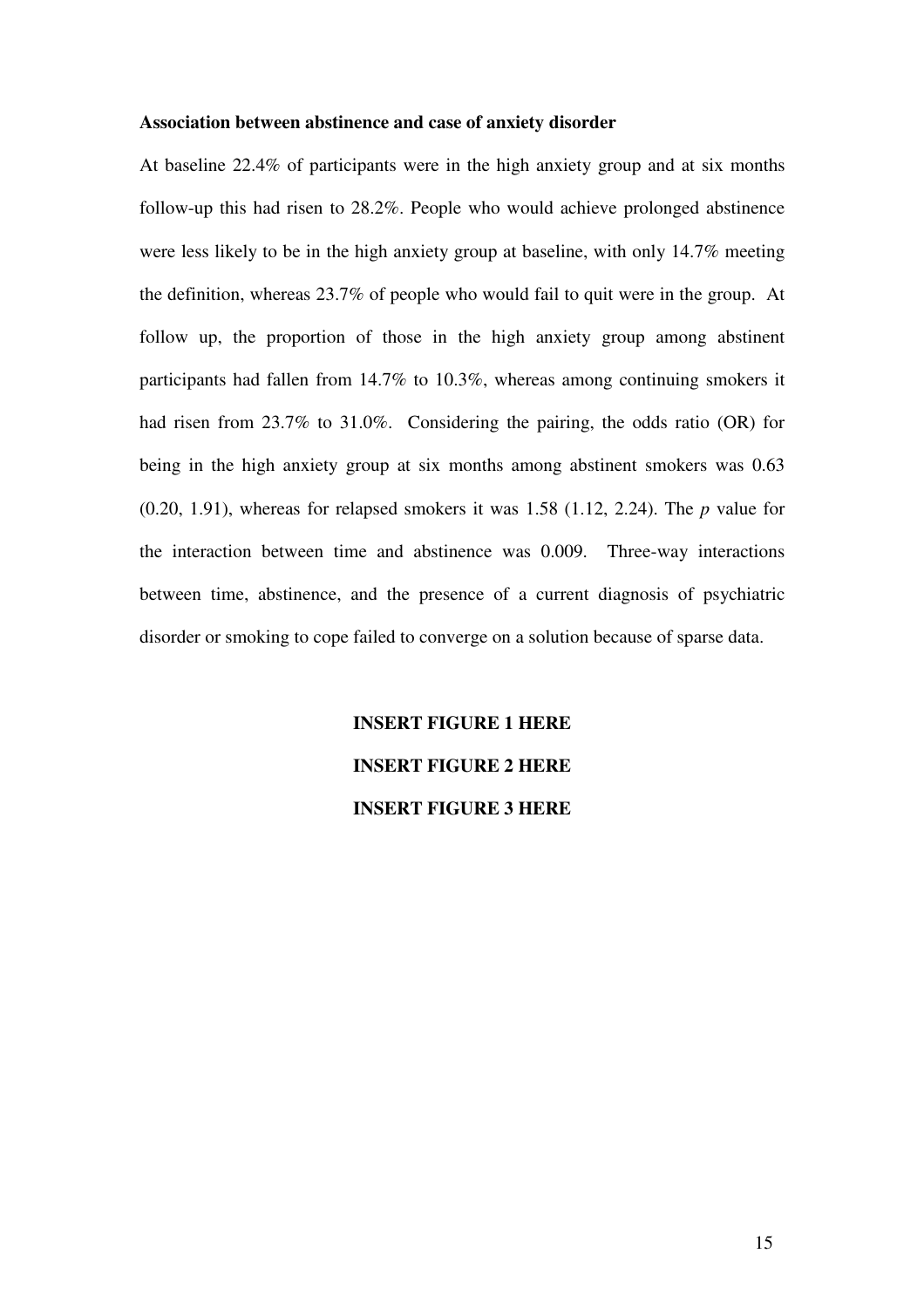#### **DISCUSSION**

Quitting smoking was associated with a moderate reduction in anxiety, whilst relapse was associated with a small increase. The decrease in anxiety on abstinence was somewhat larger for people who had a current diagnosis of psychiatric disorder at baseline and also for people who smoked primarily to cope with stress, though it was significant only for the latter. The increase in anxiety was also larger for these groups, especially for the group that smoked primarily to cope.

This study had some strengths and limitations. Overall, the study was a relatively large smoking cessation study and recruited a representative sample of smokers seeking help to stop, without excluding people with co-morbid disorders. The frequent testing of abstinence in the first weeks after quit day and biochemical confirmation at each contact imply our key measure of exposure was accurate and the outcome was measured with a clinically relevant and validated scale. However, relatively few people abstained from smoking, meaning that sample sizes in some subgroups of abstainers were low, limiting precision and ability to detect associations. The most important limitation is that, like all observational studies, we cannot be sure that the associations we observed were caused by the change in smoking status. It would be practically difficult and ethically unacceptable to randomise people to abstain or continue smoking for six months. We therefore have to rely on data obtained from non-experimental studies to establish causality.

There is good evidence that stopping smoking is associated with reduced anxiety from both the current study and elsewhere (7, 15). In the current study the biggest predictor of anxiety at follow up was baseline anxiety, but the effect size for abstinence was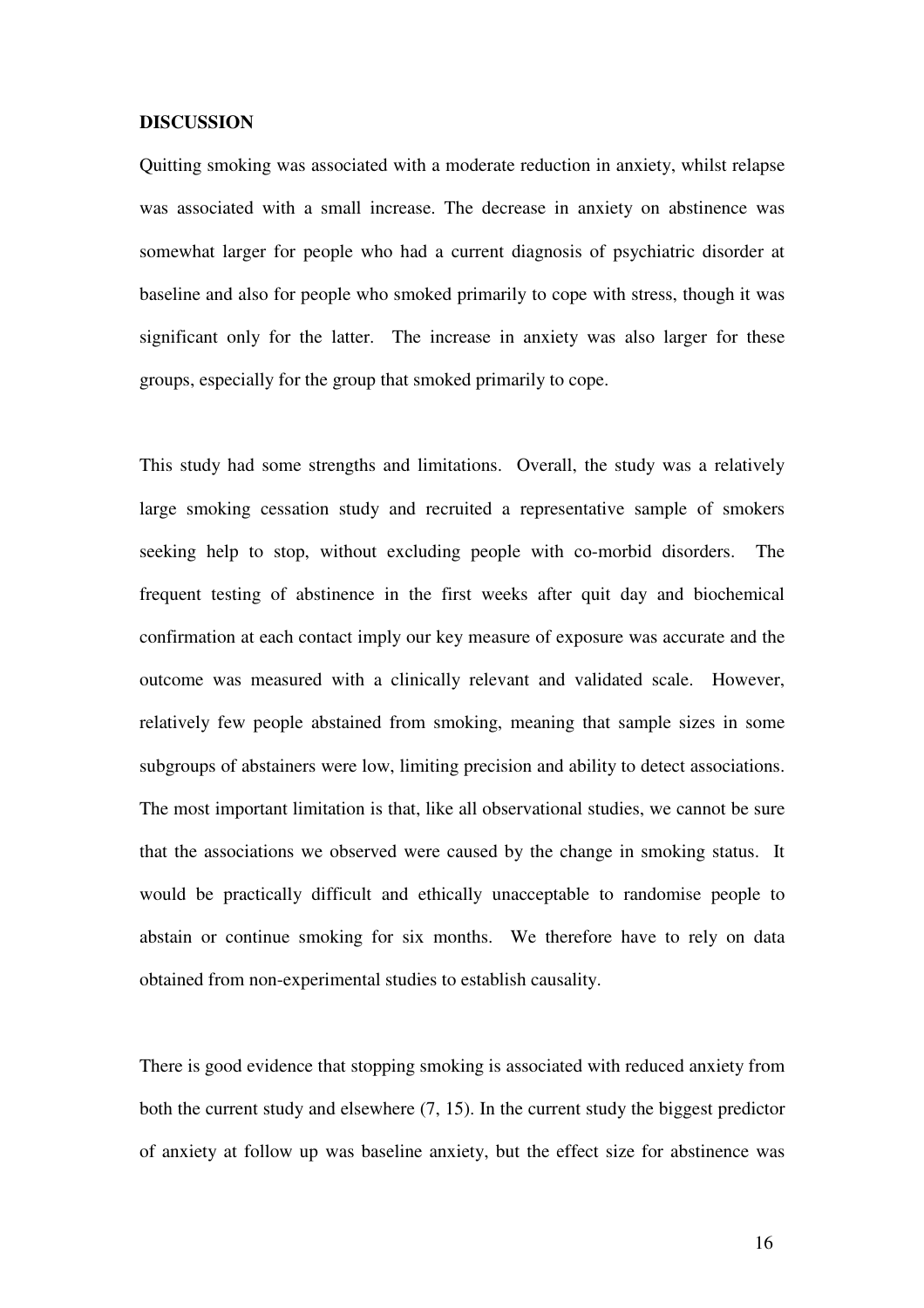similar (betas 0.27 and 0.26 respectively). Furthermore, baseline anxiety scores were similar between abstainers and relapsers. Adjustment for a range of other potential confounders did not materially alter the strength of the associations. Although there are many reasons why anxiety might change over six months and which were not measured and therefore not controlled for, there is no reason to imagine that these would be differentially associated with abstinence status. Another explanation is reverse causation, namely that rising anxiety undermined the success of the quit attempt. We measured anxiety one week after quit day and neither anxiety measured then nor the change in anxiety at six months from baseline were associated with the likelihood of achieving abstinence. We also found that reporting relapse did not influence change in anxiety from baseline. The evidence for causality also comes from the consistency of these results with those from other studies (7, 15, 17) with no studies to our knowledge producing contrary results. Furthermore, there is a psychologically plausible mechanism- the misattribution hypothesis. There were data in this study that support this mechanism. Those experiencing the largest decrease in anxiety on cessation were the participants with a current diagnosis of psychiatric disorder and those who reported smoking to cope. Both these groups were more likely to report smoking within five minutes of waking (50% versus 39% and 50% versus 38% respectively). This is a behavioural marker of being driven to smoke to stave off withdrawal symptoms, which includes anxiety. By stopping smoking and removing these repeated episodes of anxiety, we might expect an overall reduction in reporting of anxiety, as observed.

In contrast, there is less strong evidence that the increase in anxiety on failure to quit smoking is caused by the change in smoking status. There is only one other report of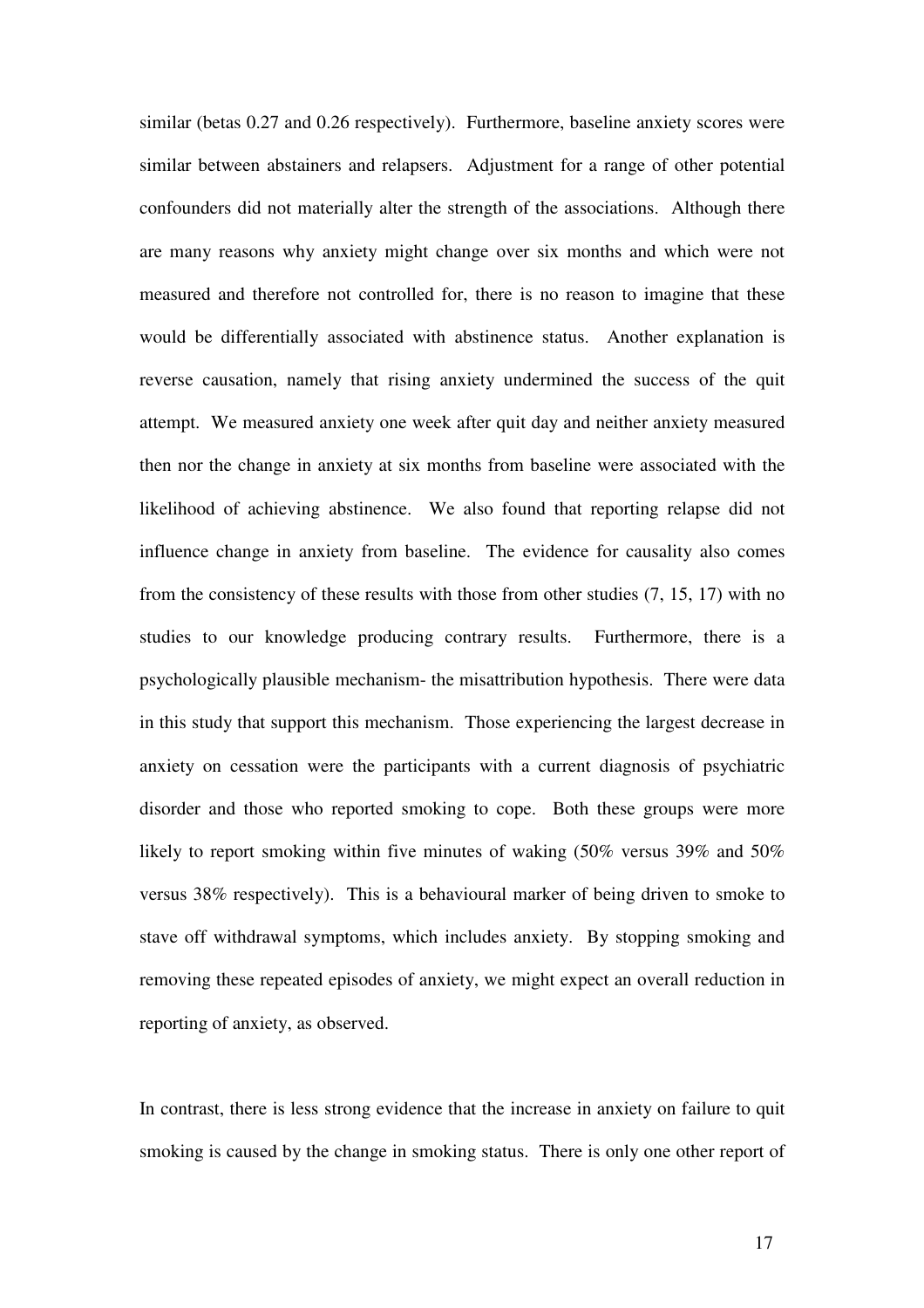this to our knowledge (17). There is no obvious causal mechanism other than relapsers feeling concern arising from the continuing health risks of their smoking. However, we might expect this concern to return to baseline levels relatively soon after relapse, but there was no difference in six month increase in anxiety in early and late relapsers. Furthermore, almost all participants had tried to quit previously, so failure to attain abstinence was not a new experience. Nevertheless, there is no other obvious reason for the increase in anxiety and the increase seen in people who smoked to cope was clinically significant. This finding therefore warrants further attention given many smokers make repeated attempts to quit.

These findings have implications for public health messages about smoking. The belief that smoking is stress relieving is pervasive, but almost certainly wrong. The reverse is true: smoking is probably anxiogenic and smokers deserve to know this and understand how their own experience may be misleading. The finding on the rise in anxiety in smokers who fail to quit has less clear relevance for public health. It may be important for clinicians helping patients to stop smoking, particularly those with a current diagnosis of psychiatric disorder, who were more likely to report smoking primarily to cope than people who did not have a current diagnosis.

In summary, stopping smoking probably reduces anxiety and the effect is probably larger in those who have a psychiatric disorder and who smoke to cope with stress. A failed quit attempt may well increase anxiety to a modest degree, but perhaps to a clinically relevant degree in people with a psychiatric disorder and those who report smoking to cope. Clinicians should reassure patients that stopping smoking is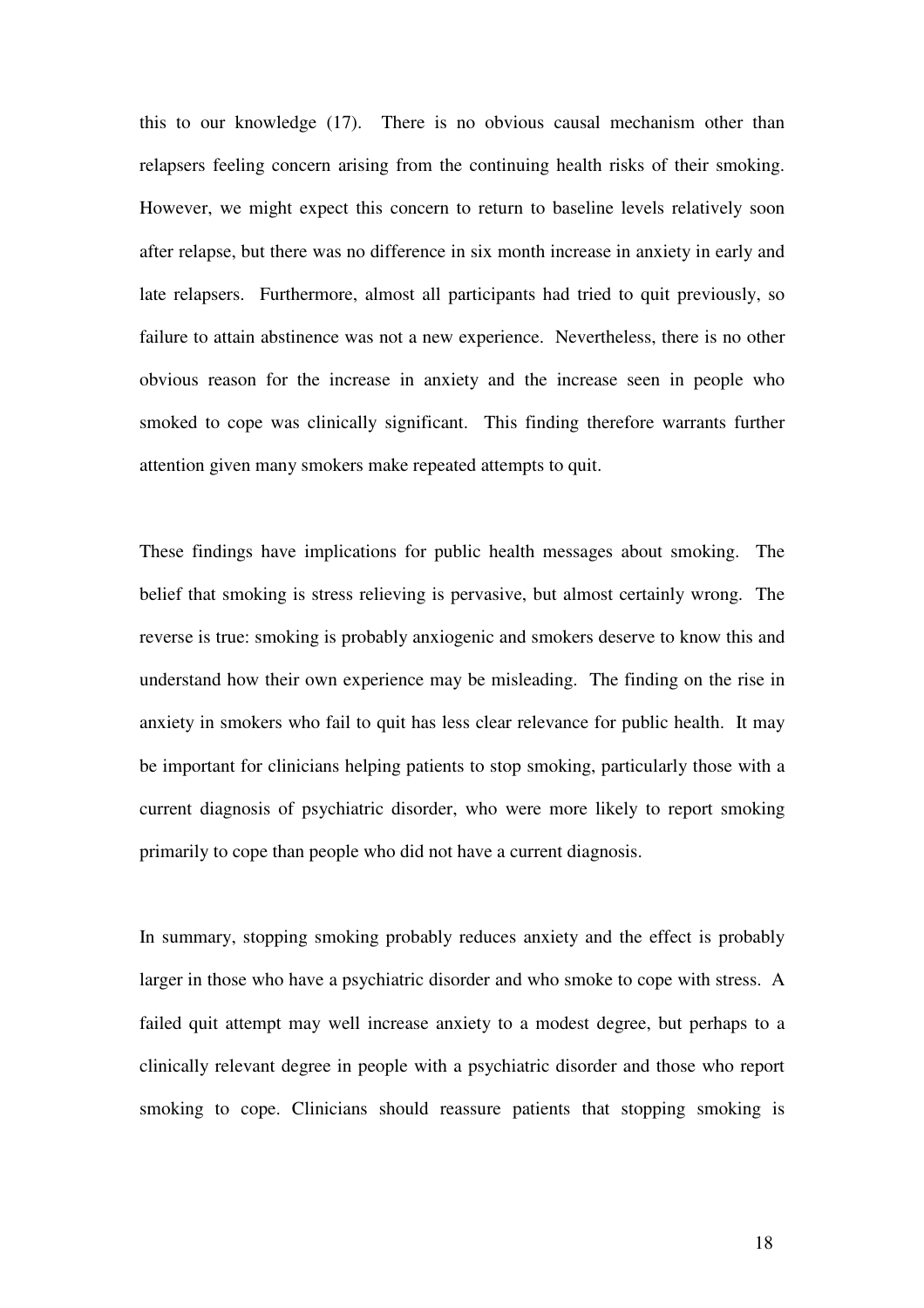beneficial for their mental health, but may need to monitor for clinically relevant increases in anxiety among people who fail to attain abstinence.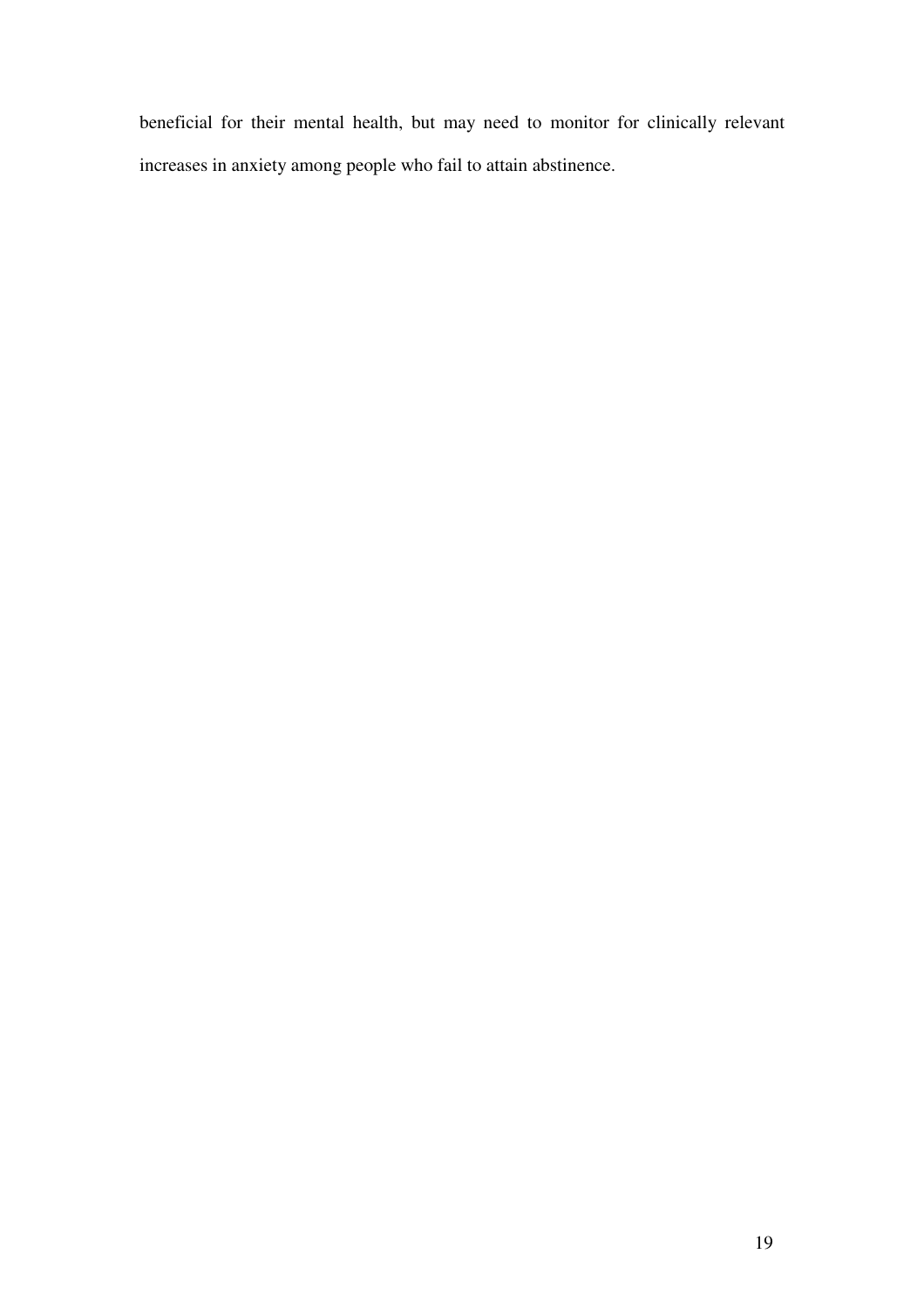#### **DECLARATION OF INTERESTS**

Paul Aveyard has done consultancy and research on smoking cessation for pharmaceutical companies. Máirtín McDermott, Theresa Marteau, Gareth Hollands and Matthew Hankins have no competing interests.

# **FUNDING**

This study was funded as part of a grant from the Medical Research Council, UK (Risk communication in preventive medicine: Optimizing the impact of DNA risk information; G0500274; PI: Theresa Marteau). Máirtín McDermott was funded by Cancer Research UK as part of a Cancer Research UK Studentship (Ref: C4770/A7173). Paul Aveyard is funded by a personal award from the National Institute of Health Research UK Centre for Tobacco Control Studies (UKCTCS). Funding from British Heart Foundation, Cancer Research UK, Economic and Social Research Council, Medical Research Council, and the Department of Health, under the auspices of the UK Clinical Research Collaboration, is gratefully acknowledged.

# **CONTRIBUTORSHIP STATEMENT**

MSMcD cleaned the data, contributed to the design and data analysis, drafted and revised the paper. TMM helped to devise the study, contributed to the design and data analysis, drafted and revised the paper. GJH & MH contributed to the design and data analysis and revised the draft paper. PA helped to devise the study, contributed to the design, analysed the data and revised the draft paper. He is guarantor for this study. All authors had full access to all of the data (including statistical reports and tables) in the study and can take responsibility for the integrity of the data and the accuracy of the data analysis. All authors approved the final version of the article.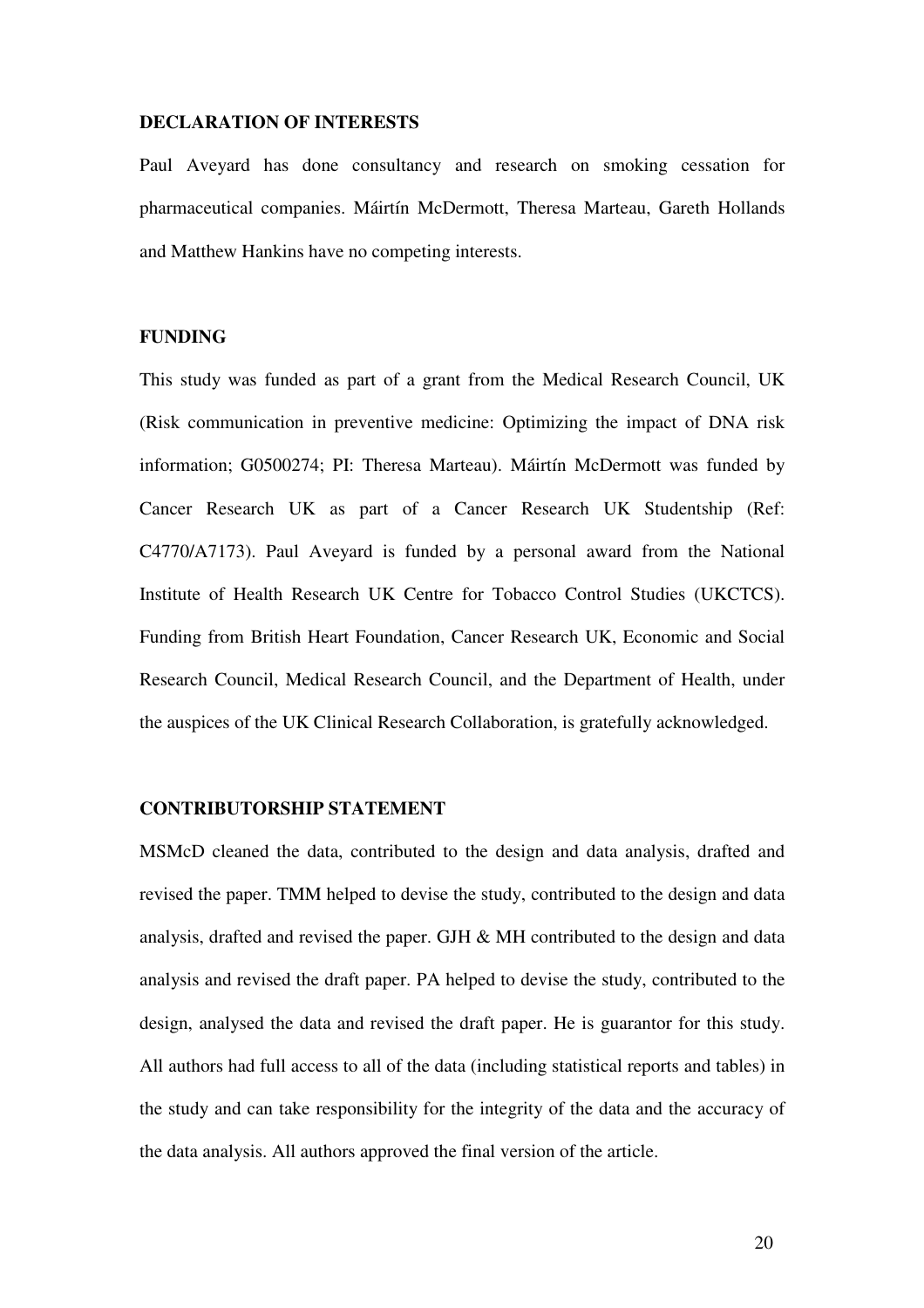# References

1. Fidler JA, West R. Self-perceived smoking motives and their correlates in a general population sample. Nicotine Tob Res. 2009;11(10):1182-8.

2. Royal College of Physicians. Nicotine addiction in Britain: a report of the Tobacco Advisory Group of the Royal College of Physicians. London: Royal College of Physicians; 2000.

3. Parrott A. Stress modulation over the day in cigarette smokers. . Addiction (Abingdon, England). 1995;90:233-44.

4. DiFranza JR, Wellman RJ. A sensitization-homeostasis model of nicotine craving, withdrawal and tolerance: Integrating the clinical and basic science literature. Nicotine & Tobacco Research. 2005;7(1):9.

5. Parrott A. Does cigarette smoking cause stress? American Psychologist. 1999;54:817-20.

6. Kassel JD, Stroud LR, Paronis CA. Smoking, stress and negative affect: correlation, causation and context across stages of smoking. Psychological Bulletin. 2003;129(2):270.

7. Hajek P, Taylor T, McRobbie H. The effect of stopping smoking on perceived stress levels. Addiction (Abingdon, England). 2010;105(8):1466-71.

8. Statistics. OoN. Opinions Survey Report No. 40: Smoking-related Behaviour and Attitudes, 2008/09. Lader D, editor. London: Office of National Statistics; 2009.

9. Dickens GL, Stubbs JH, Haw CM. Smoking and mental health nurses: a survey of clinical staff in a psychiatric hospital. Journal of Psychiatric and Mental Health Nursing. 2004;11:455-1.

10. Praveen KT, Kudlur SNC, Hanabe RP, Egbewunmi AT. Staff attitudes to smoking and the smoking ban. Psychiatric Bulletin. 2009;33:84-8.

11. Campion J, Checinski K, Nurse J, McNeill A. Smoking by people with mental illness and benefits of smoke-free mental health services. Advances in Psychiatric Treatment. 2008;14:217-28.

12. Brown S, Inskip H, Barraclough B. Causes of the excess mortality of schizophrenia. British Journal of Psychiatry. 2000;177:212-7.

13. Lawrence D, Mitrou F, Zubrick SR. Smoking and mental illness: results from population surveys in Australia and the United States. BMC Public Health. 2009;9.

14. Hughes JR. Effects of abstinence from tobacco: valid symptoms and time course. Nicotine Tob Res. 2007;9(3):315-27.

15. Cohen S, Lichtenstein E. Perceived stress, quitting smoking, and smoking relapse. Health Psychol. 1990;9(4):466-78.

16. Lawn S, Pols R. Smoking bans in psychiatric inpatient settings? A review of the research. Australian and New Zealand Journal of Psychiatry. 2005;39:866-85.

17. Berlin I, Chen H, Lirio C. Depressive mood, suicide ideation and anxiety in smokers who do and smokers who do not manage to stop smoking after a target quit day. Addiction (Abingdon, England). 2010;105(12):2209-16.

18. Marteau TM, Munafò MR, Aveyard P, Hill C, Whitwell S, Willis TA, et al. Trial Protocol: Using genotype to tailor prescribing of nicotine replacement therapy: a randomised controlled trial assessing impact of communication upon adherence. BMC Public Health. 2010;10.

19. Marteau TM, Aveyard P, Munafò MR, Prevost AT, Hollands GJ, Armstrong D, et al. Effect on adherence to nicotine replacement therapy of informing smokers their dose is determined by their genotype: a randomised controlled trial. PLoS ONE. 2012;7(4):e35249.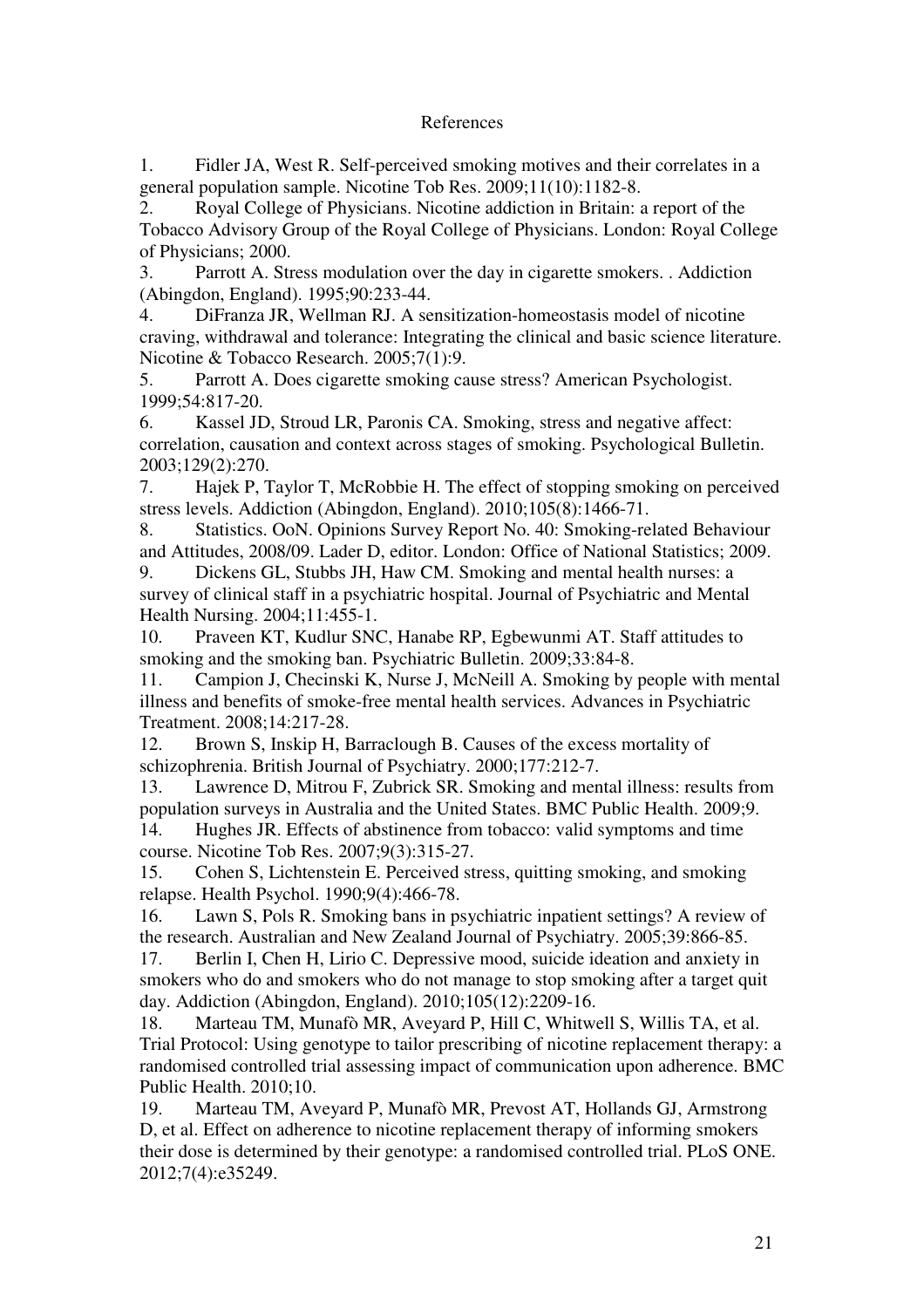20. Marteau TM, Bekker H. The development of a six-item short-form of the state scale of the Spielberger State-Trait Anxiety Inventory (STAI). British Journal of Clinical Psychology. 1992;31:301-6.

21. Court H, Greenland K, Margrain TH. Measuring patient anxiety in primary care: Rasch Analysis of the 6-item Spielberger State Anxiety Scale. . Value in Health. 2010;13:813-9.

22. Tluczek A, Henriques JB, Brown RL. Support for the reliability and validity of a six-item state anxiety scale derived from the State-Trait Anxiety Inventory. Journal of Nursing Measurement. 2009;17:19-28.

23. Hughes JR, Keely JP, Niaura RS, Ossip-Klein DJ, Richmond RL, Swan GE. Measures of abstinence in clinical trials: issues and recommendations. Nicotine Tob Res. 2003;5(1):13-25.

24. Ferguson J, Bauld L, Chesterman J, Judge K. The English smoking treatment services: one-year outcomes. Addiction (Abingdon, England). 2005;100 Suppl 2:59- 69.

25. Heatherton TF, Kozlowski LT, Frecker RC, Fagerstrom KO. The Fagerstrom Test for Nicotine Dependence: a revision of the Fagerstrom Tolerance Questionnaire. Br J Addict. 1991;86(9):1119-27.

26. Spielberger CD. State-Trait Anxiety Inventory (Form Y). Palo Alto, CA: Consulting Psychologists Press; 1983.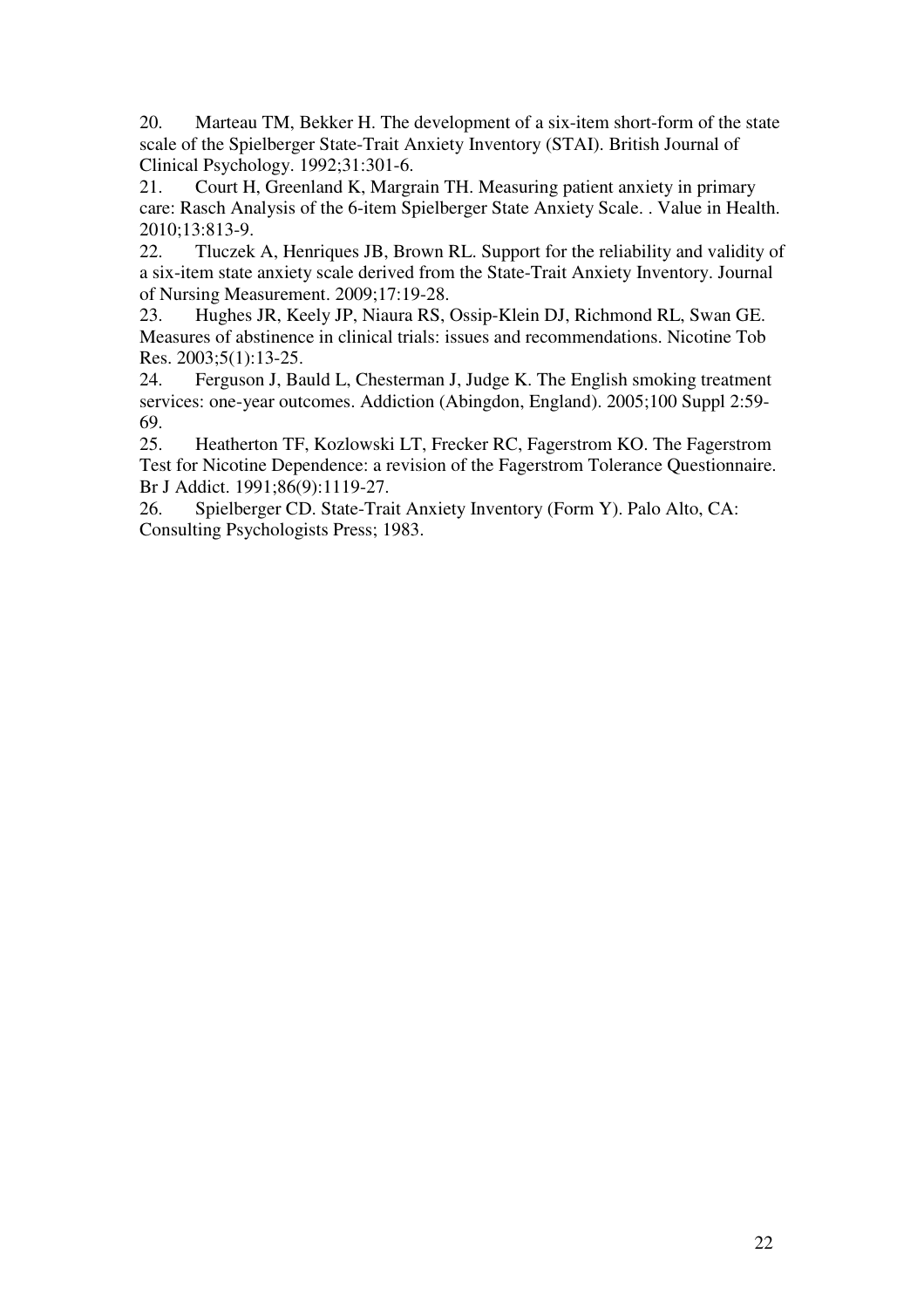|                                                                                                                | Abstinent<br>$(n=68)$  | Relapsers<br>$(n=423)$ |  |
|----------------------------------------------------------------------------------------------------------------|------------------------|------------------------|--|
| Gender                                                                                                         |                        |                        |  |
| <b>Male</b>                                                                                                    | 35(51.5)               | 186 (44.0)             |  |
| <b>Ethnic group</b>                                                                                            |                        |                        |  |
| White                                                                                                          | 64 (94.1)              | 380 (89.8)             |  |
| <b>Educational attainment</b>                                                                                  |                        |                        |  |
| No qualifications                                                                                              | 23(33.8)               | 119(28.1)              |  |
| <b>GCSE</b> or equivalent                                                                                      | 15(22.1)<br>103(24.8)  |                        |  |
| A-levels or equivalent                                                                                         | 47(11.3)<br>8(11.8)    |                        |  |
| <b>Further education</b>                                                                                       | 7(10.3)                | 55(13.3)               |  |
| Degree or other higher education                                                                               | 7(10.3)                | 73 (17.6)              |  |
| <b>Other</b>                                                                                                   | 8(11.8)                | 26(6.1)                |  |
| <b>Trial arm</b>                                                                                               |                        |                        |  |
| Genotype                                                                                                       | 43(63.2)               | 211 (49.9)             |  |
| <b>NRT</b> dose                                                                                                |                        |                        |  |
| 21 <sub>mg</sub> patches                                                                                       | 51 (75)                | 339 (80.1)             |  |
| 12mg equivalent daily dose <sup>1</sup>                                                                        | 6(8.8)<br>96(22.7)     |                        |  |
| Cigarettes per day (mean (SD))                                                                                 | 18.7(7.8)<br>21.0(8.9) |                        |  |
| FTND (mean (SD))                                                                                               | 4.8(2.0)<br>5.7(2.2)   |                        |  |
| <b>Treated for psychiatric disorder at baseline</b>                                                            | 10(14.9)               | 96(22.8)               |  |
| <b>Psychiatric disorders</b>                                                                                   |                        |                        |  |
| <b>Mood disorders</b>                                                                                          | 5(7.5)                 | 51(12.1)               |  |
| <b>Anxiety disorders</b>                                                                                       | 3(4.5)                 | 11(2.6)                |  |
| <b>Other</b>                                                                                                   | 2(2.9)                 | 34(4.7)                |  |
| Motives for smoking <sup>2</sup>                                                                               |                        |                        |  |
| <b>Mainly for pleasure</b>                                                                                     | 19(27.9)               | 85(20.2)               |  |
| <b>Both</b>                                                                                                    | 39 (57.4)              | 257(61.2)              |  |
| <b>Mainly to cope</b>                                                                                          | 10(14.7)               | 78 (18.6)              |  |
| 1 Equivalent daily dose is absorbed nicotine dose e.g. 12x2mg gum gives about 12mg absorbed dose<br>23 missing |                        |                        |  |

**Table 1: Demographic characteristics, smoking-related variables, current psychiatric disorders, and motives for smoking**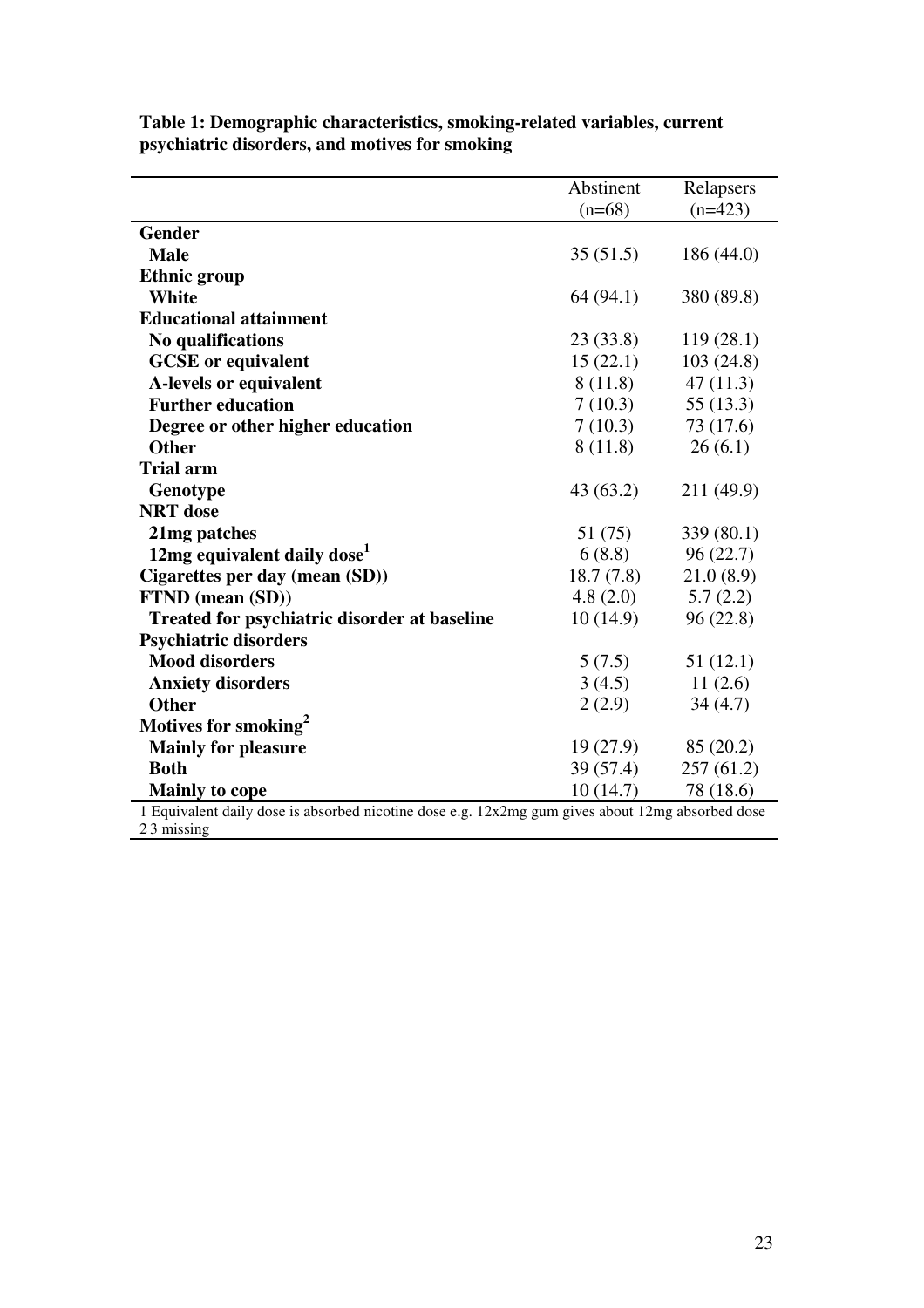# **Table 2 Improvement in model fit and coefficients for difference in change in anxiety score between those with and without a psychiatric disorder, or smoke for enjoyment**

| and act, of smoke for enjoyment            |                                                       |                                 |         |                             |         |
|--------------------------------------------|-------------------------------------------------------|---------------------------------|---------|-----------------------------|---------|
|                                            | F, df, p for improvement in<br>model fit <sup>1</sup> | Partially adjusted <sup>2</sup> |         | Fully adjusted <sup>3</sup> |         |
|                                            |                                                       | Adjusted<br>coefficient         | value   | Adjusted<br>coefficient     | p value |
| Has a psychiatric disorder                 | 4.77, 2, 0.009                                        |                                 |         |                             |         |
| Relapsed                                   |                                                       | 5.9                             | 0.002   | 5.2                         | 0.007   |
| Abstinent                                  |                                                       | $-6.7$                          | 0.24    | $-7.4$                      | 0.19    |
| Smoking motives                            | 5.85, 4, <0.001                                       |                                 |         |                             |         |
| Smoke for enjoyment and to cope, relapsed  |                                                       | 5.1                             | 0.009   | 5.4                         | 0.006   |
| Smoke for enjoyment and to cope, abstinent |                                                       | $-3.6$                          | 0.46    | $-3.2$                      | 0.50    |
| Smoke to cope, relapsed                    |                                                       | 12.1                            | < 0.001 | 11.1                        | < 0.001 |
| Smoke to cope, abstinent                   |                                                       | $-13.1$                         | 0.047   | $-13.6$                     | 0.037   |

1 For addition of terms representing the presence of the characteristic and its interaction with smoking abstinence

2 adjusted for baseline anxiety score and smoking status

3 adjusted for baseline anxiety score, smoking status, age, gender, ethnic group, educational status, trial arm, and dose of NRT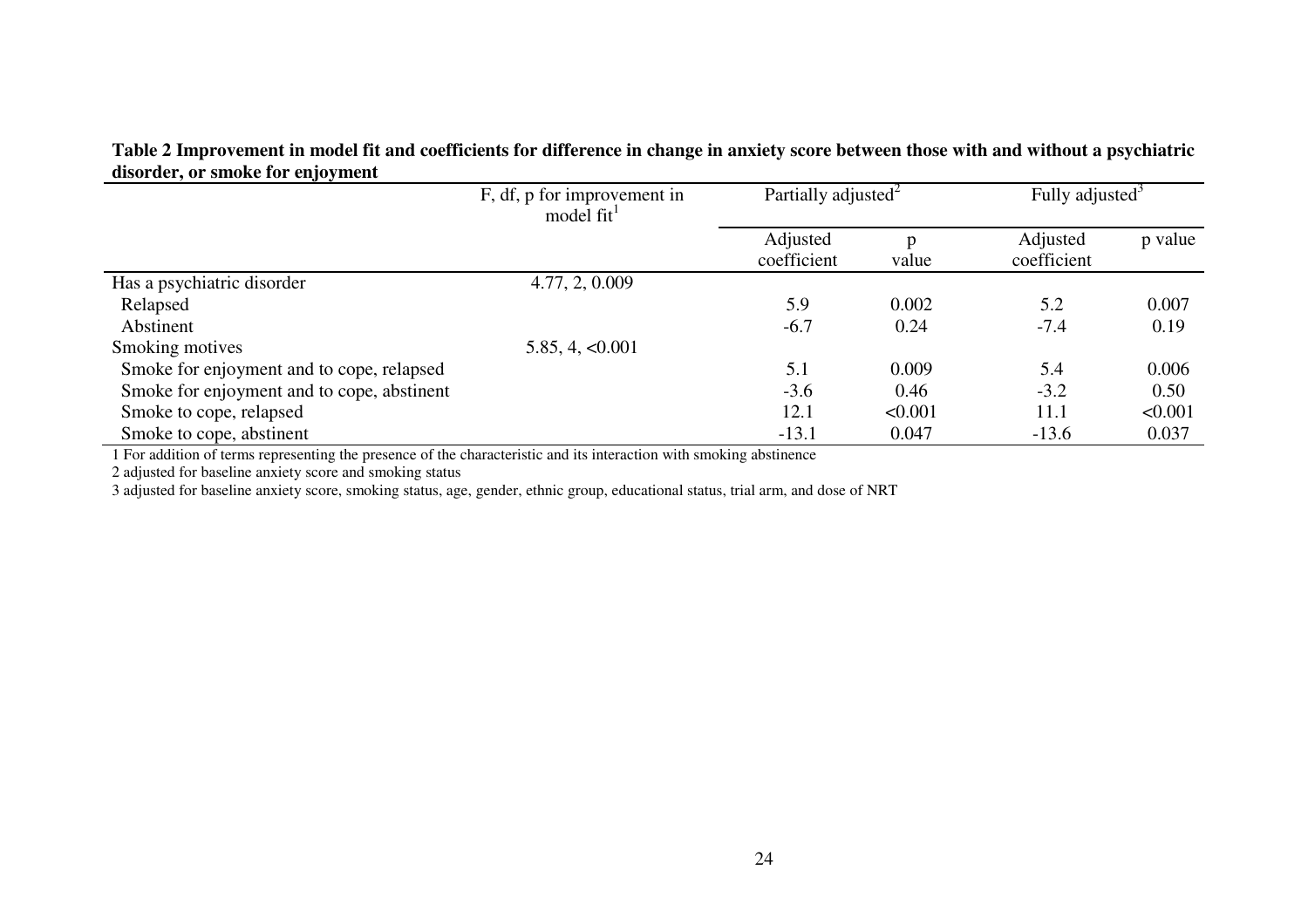

**Figure 1 Adjusted<sup>1</sup> change in anxiety from baseline to six months in relapsed smokers (red) and abstinent smokers (blue) overall** 

1 adjusted for baseline anxiety score, smoking status, age, gender, ethnic group, educational status, trial arm, and dose of NRT, all coefficients set to their means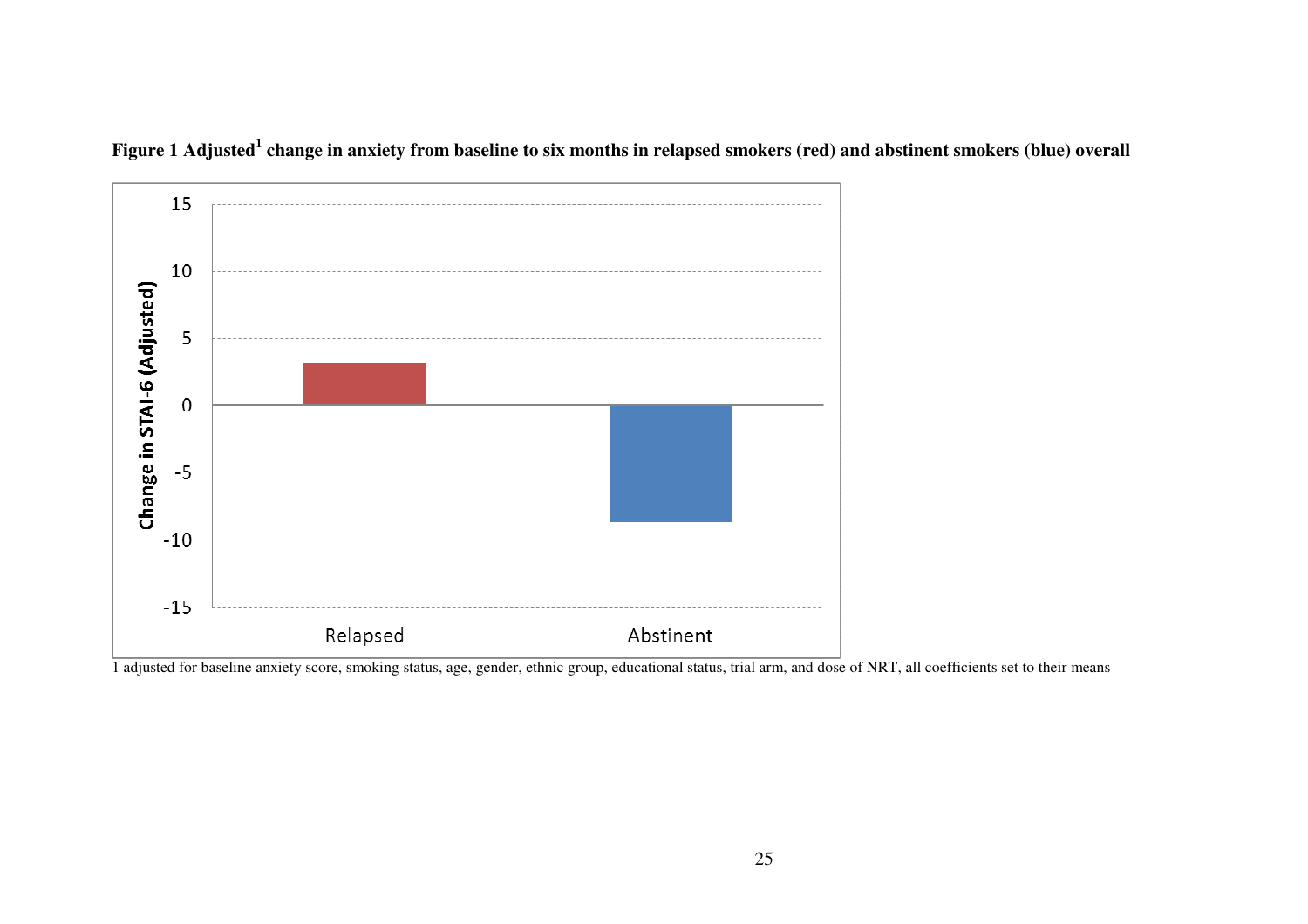



<sup>1</sup> adjusted for baseline anxiety score, smoking status, age, gender, ethnic group, educational status, trial arm, and dose of NRT, all coefficients set to their means